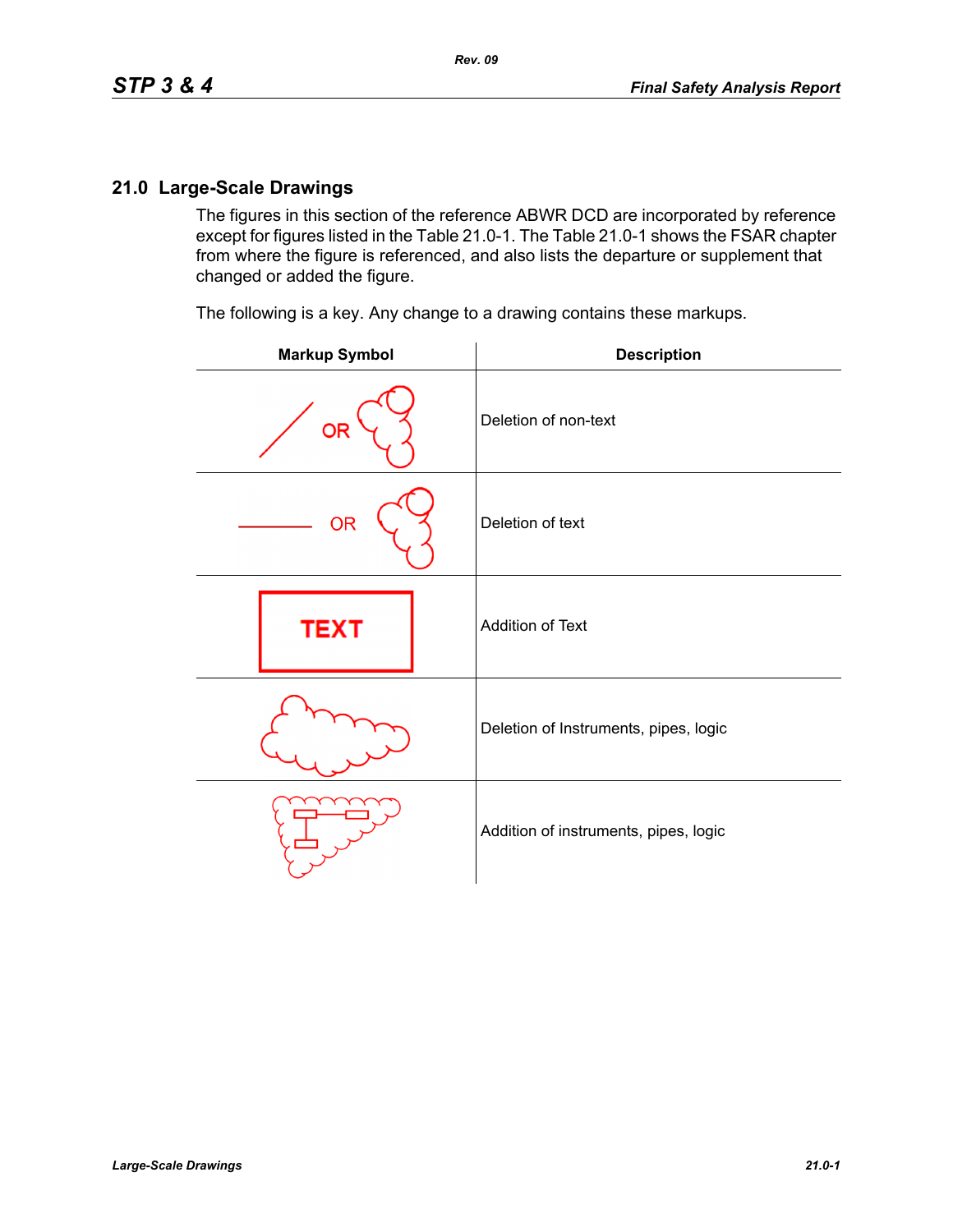| Chapter      | <b>Figure</b> | Sheet No. | <b>Title</b>                                                | Departure No.                         |
|--------------|---------------|-----------|-------------------------------------------------------------|---------------------------------------|
| $\mathbf 1$  | $1.2 - 2$     |           | Reactor Building, Arrangement Elevation, Section A-A        | STD DEP T1 2.14-1                     |
| 1            | $1.2 - 8a, b$ |           | Reactor Building, Arrangement Plan at Elevation 12300 mm    | STD DEP T1 2.14-1                     |
| $\mathbf{1}$ | $1.2 - 23a$   |           | Radwaste Building at Elevation - 1700 mm                    | STD DEP 3.8-1                         |
| $\mathbf{1}$ | $1.2 - 23b$   |           | Radwaste Building at Elevation 5300 mm                      | STD DEP 3.8-1                         |
| $\mathbf{1}$ | $1.2 - 23c$   |           | Radwaste Building at Elevation 12300 mm                     | STD DEP 3.8-1                         |
| $\mathbf{1}$ | $1.2 - 23d$   |           | Radwaste Building at Elevation 18300 mm                     | STD DEP 3.8-1                         |
| $\mathbf{1}$ | $1.2 - 23e$   |           | Radwaste Building, Section A-A & B-B                        | STD DEP 3.8-1                         |
| $\mathbf{1}$ | $1.2 - 24$    |           | Turbine Building, General Arrangement at Elevation 2300 mm  | <b>STP DEP 1.2-2</b>                  |
| $\mathbf{1}$ | $1.2 - 25$    |           | Turbine Building, General Arrangement at Elevation 6300 mm  | <b>STP DEP 1.2-2</b>                  |
| $\mathbf{1}$ | $1.2 - 26$    |           | Turbine Building, General Arrangement at Elevation 12300 mm | <b>STP DEP 1.2-2</b>                  |
| $\mathbf{1}$ | $1.2 - 27$    |           | Turbine Building, General Arrangement at Elevation 19700 mm | <b>STP DEP 1.2-2</b>                  |
| $\mathbf{1}$ | $1.2 - 28$    |           | Turbine Building, General Arrangement at Elevation 24400 mm | STP DEP 1.2-2                         |
| $\mathbf{1}$ | $1.2 - 29$    |           | Turbine Building, General Arrangement at Elevation 27800 mm | <b>STP DEP 1.2-2</b>                  |
| 1            | $1.2 - 30$    |           | Turbine Building, General Arrangement at Elevation 38300 mm | <b>STP DEP 1.2-2</b>                  |
| $\mathbf{1}$ | $1.2 - 31$    |           | Turbine Building, General Arrangement at Elevation 47200 mm | <b>STP DEP 1.2-2</b>                  |
| $\mathbf{1}$ | $1.2 - 32$    |           | Turbine Building, General Arrangement at Section A-A        | STP DEP 1.2-2                         |
| $\mathbf{1}$ | $1.2 - 33$    |           | Turbine Building, General Arrangement at Section B-B        | <b>STP DEP 1.2-2</b>                  |
| $\mathbf{1}$ | $1.2 - 34$    |           | <b>UHS Tower Plans</b>                                      | Supplement                            |
| $\mathbf{1}$ | $1.2 - 35$    |           | <b>UHS Tower Sections</b>                                   | Supplement                            |
| $\mathbf{1}$ | $1.2 - 36$    |           | RSW Pumphouse & Tunnel Plans & Sections                     | Supplement                            |
| $\mathbf{1}$ | $1.2 - 37$    |           | Plot Plan                                                   | Supplement                            |
| 5            | $5.1 - 3$     |           | 2 Nuclear Boiler System P&ID                                | STD DEP 7.3-11<br>STD DEP 5.4-5       |
| 5            | $5.1 - 3$     |           | 3 Nuclear Boiler System P&ID                                | STD DEP 7.3-11                        |
| 5            | $5.1 - 3$     |           | 4 Nuclear Boiler System P&ID                                | STD DEP 7.3-11<br>STD DEP 5.4-1       |
| 5            | $5.1 - 3$     |           | 10 Nuclear Boiler System P&ID                               | <b>STD DEP 5.4-5</b>                  |
| 5            | $5.2 - 8$     |           | 1 Leak Detection and Isolation System IED                   | STD DEP T1 2.14-1<br>STD DEP T1 3.4-1 |
| 5            | $5.2 - 8$     |           | 3 Leak Detection and Isolation System IED                   | STD DEP T1 2.3-1                      |
| 5            | $5.2 - 8$     |           | 8   Leak Detection and Isolation System IED                 | STD DEP 7.3-11                        |
| 5            | $5.2 - 8$     |           | 10 Leak Detection and Isolation System IED                  | STD DEP 5.4-1                         |
| 5            | $5.4 - 4$     |           | 1 Reactor Recirculation System P&ID                         | <b>STD DEP 5.4-4</b>                  |

*Large-Scale Drawings* 

Large-Scale Drawings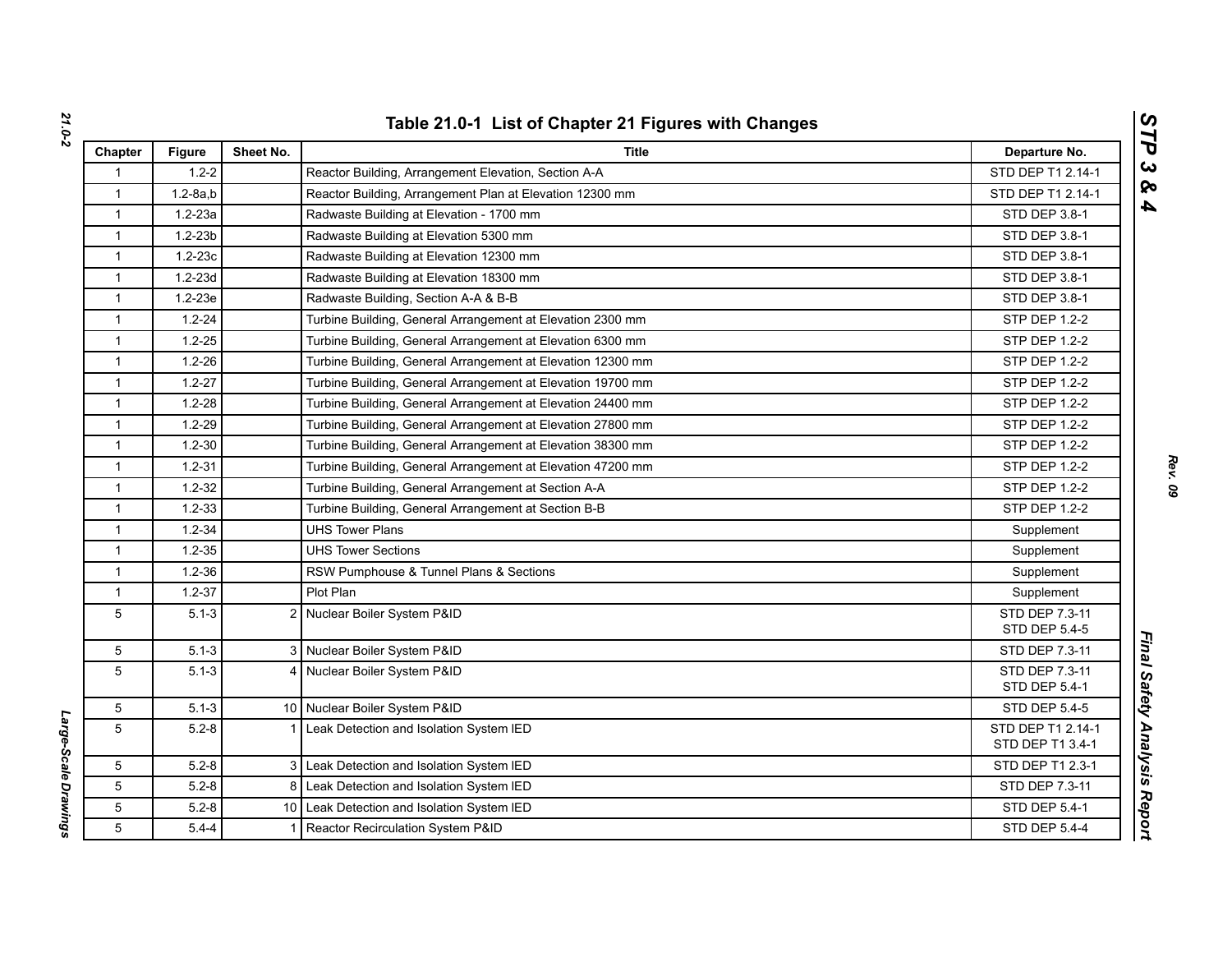| Chapter         | <b>Figure</b> | Sheet No.      | <b>Title</b>                                             | Departure No.                                                 |
|-----------------|---------------|----------------|----------------------------------------------------------|---------------------------------------------------------------|
| 5               | $5.4 - 8$     | 1 <sup>1</sup> | Reactor Core Isolation Cooling System P&ID               | STD DEP T1 2.4-3                                              |
| 5               | $5.4 - 8$     |                | 2 Reactor Core Isolation Cooling System P&ID             | STD DEP T1 2.4-3                                              |
| 5               | $5.4 - 8$     |                | 3 Reactor Core Isolation Cooling System P&ID             | STD DEP T1 2.4-3                                              |
| $5\phantom{.0}$ | $5.4 - 9$     |                | Reactor Core Isolation Cooling System PFD                | STD DEP T1 2.4-3                                              |
| 5               | $5.4 - 9$     |                | 2 Reactor Core Isolation Cooling System PFD              | STD DEP T1 2.4-3<br>STD DEP 6C-1                              |
| 5               | $5.4 - 10$    |                | Residual Heat Removal System P&ID                        | STD DEP T1 2.14-1                                             |
| 5               | $5.4 - 10$    | 2 <sub>1</sub> | Residual Heat Removal System P&ID                        | STD DEP T1 2.4-1<br>STD DEP 7.3-11                            |
| 5               | $5.4 - 10$    |                | 3 Residual Heat Removal System P&ID                      | STD DEP T1 2.4-1<br>STD DEP 7.3-11                            |
| 5               | $5.4 - 10$    |                | 4 Residual Heat Removal System P&ID                      | STD DEP T1 2.14-1                                             |
| 5               | $5.4 - 10$    |                | 5 Residual Heat Removal System P&ID                      | STD DEP T1 2.4-1<br>STD DEP 7.3-11                            |
| 5               | $5.4 - 10$    |                | 6 Residual Heat Removal System P&ID                      | STD DEP T1 2.14-1<br>STD DEP T1 2.4-1                         |
| 5               | $5.4 - 10$    |                | 7 Residual Heat Removal System P&ID                      | STD DEP 7.3-11                                                |
| 5               | $5.4 - 11$    | 11             | Residual Heat Removal System PFD                         | STD DEP T1 2.4-1<br>STD DEP 5B-1<br>STD DEP 6C-1              |
| 5               | $5.4 - 11$    |                | 2 Residual Heat Removal System PFD                       | STD DEP T1 2.4-1<br>STD DEP 5B-1<br>STD DEP 6C-1              |
| 5               | $5.4 - 12$    | 11             | Reactor Water Cleanup System P&ID                        | STD DEP 7.3-11<br>STD DEP 5.4-1<br>STD DEP 5.4-5              |
| 5               | $5.4 - 12$    |                | 2 Reactor Water Cleanup System P&ID                      | <b>STD DEP 5.4-1</b><br>STD DEP 7.3-11                        |
| 5               | $5.4 - 12$    |                | 3 Reactor Water Cleanup System P&ID                      | STD DEP 5.4-1<br>STD DEP 7.3-11                               |
| 5               | $5.4 - 13$    |                | 2 Reactor Water Cleanup System PFD                       | STD DEP 5.4-1<br>STD DEP 7.3-11                               |
| 6               | $6.2 - 38$    |                | 1 Group Classification and Containment Isolation Diagram | STD DEP T1 2.4-3<br>STD DEP T1 2.14-1<br><b>STD DEP 9.3-2</b> |

*Rev. 09*

*STP 3 & 4*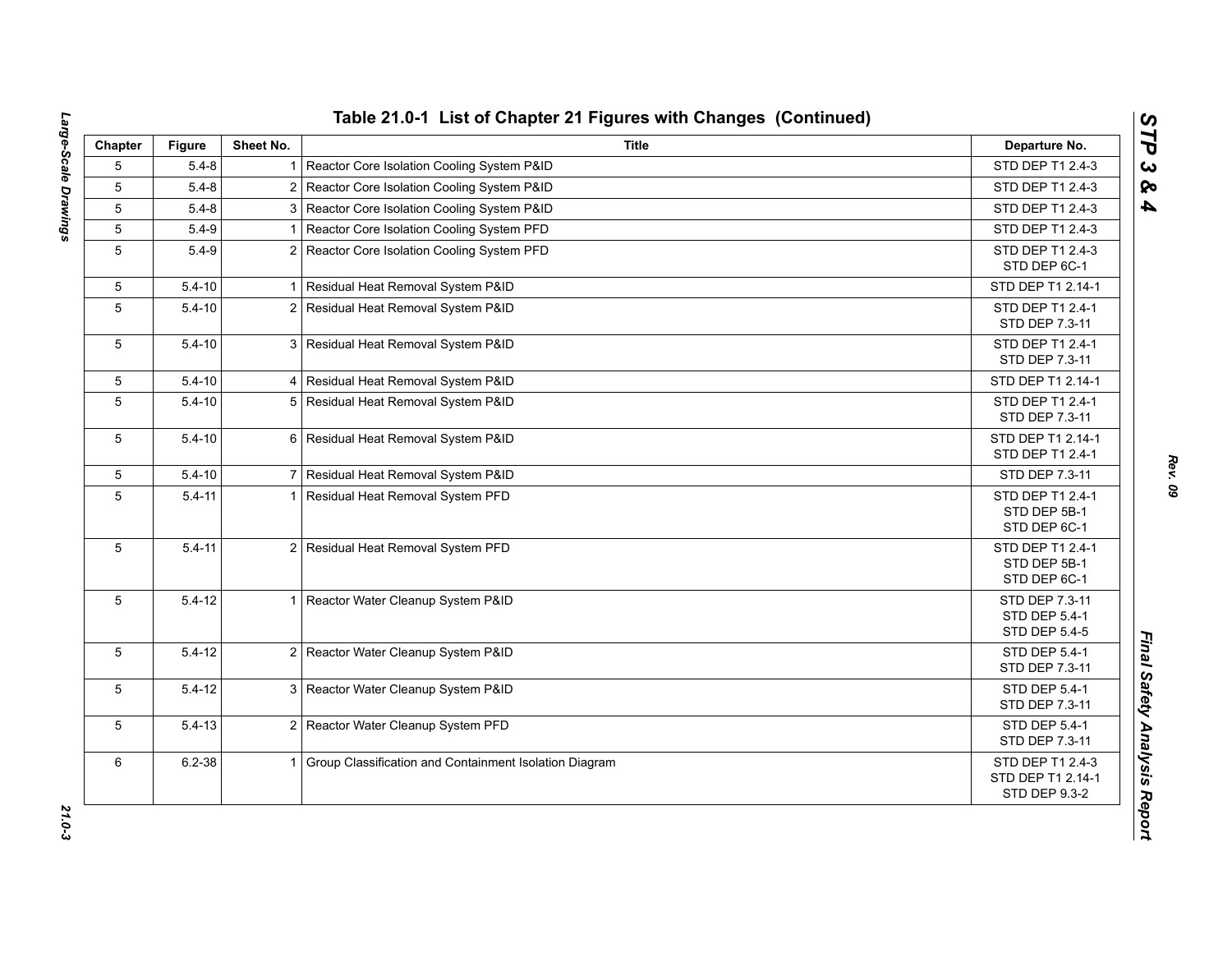| Chapter        | <b>Figure</b> | Sheet No. | <b>Title</b>                                             | Departure No.                                                 |
|----------------|---------------|-----------|----------------------------------------------------------|---------------------------------------------------------------|
| 6              | $6.2 - 38$    |           | 2 Group Classification and Containment Isolation Diagram | STD DEP T1 2.4-3<br>STD DEP T1 2.14-1<br><b>STD DEP 9.3-2</b> |
| 6              | $6.2 - 40$    |           | 1 NOT USED                                               | STD DEP T1 2.14-1                                             |
| 6              | $6.2 - 40$    |           | 2 NOT USED                                               | STD DEP T1 2.14-1                                             |
| 6              | $6.3 - 1$     |           | 1 High Pressure Core Flooder System PFD                  | STD DEP 6C-1                                                  |
| 6              | $6.3 - 7$     |           | 1 High Pressure Core Flooder System P&ID (shts. 1-2)     | STD DEP 7.3-11                                                |
| $\overline{7}$ | $7.2 - 9$     |           | 1 Reactor Protection System IED                          | STD DEP T1 2.3-1<br>STD DEP T1 3.4-1                          |
| $\overline{7}$ | $7.2 - 9$     |           | 2 Reactor Protection System IED                          | STD DEP T1 2.3-1<br>STD DEP T1 3.4-1                          |
| $\overline{7}$ | $7.2 - 9$     |           | 3 Reactor Protection System IED                          | STD DEP T1 2.3-1<br>STD DEP T1 3.4-1                          |
| $\overline{7}$ | $7.2 - 9$     |           | 5 Reactor Protection System IED                          | STD DEP T1 2.2-1<br>STD DEP T1 2.3-1<br>STD DEP T1 3.4-1      |
| $\overline{7}$ | $7.2 - 9$     |           | 6 Reactor Protection System IED                          | STD DEP T1 2.2-1<br>STD DEP T1 2.3-1<br>STD DEP T1 3.4-1      |
| $\overline{7}$ | $7.2 - 10$    |           | 1 Reactor Protection System IBD                          | STD DEP T1 3.4-1                                              |
| $\overline{7}$ | $7.2 - 10$    |           | 2 Reactor Protection System IBD                          | STD DEP T1 3.4-1<br>STD DEP T1 2.3-1                          |
| $\overline{7}$ | $7.2 - 10$    |           | 11 Reactor Protection System IBD                         | STD DEP T1 2.3-1<br>STD DEP T1 3.4-1                          |
| $\overline{7}$ | $7.2 - 10$    |           | 12 Reactor Protection System IBD                         | STD DEP T1 2.3-1<br>STD DEP T1 3.4-1                          |
| $\overline{7}$ | $7.2 - 10$    |           | 13 Reactor Protection System IBD                         | STD DEP T1 2.3-1<br>STD DEP T1 3.4-1                          |
| $\overline{7}$ | $7.2 - 10$    |           | 14 Reactor Protection System IBD                         | STD DEP T1 2.3-1<br>STD DEP T1 3.4-1                          |
| $\mathbf{7}$   | $7.2 - 10$    |           | 15 Reactor Protection System IBD                         | STD DEP T1 3.4-1                                              |
| $\overline{7}$ | $7.2 - 10$    |           | 16 Reactor Protection System IBD                         | STD DEP T1 3.4-1                                              |
| $\overline{7}$ | $7.2 - 10$    |           | 17 Reactor Protection System IBD                         | STD DEP T1 3.4-1                                              |
| $\overline{7}$ | $7.2 - 10$    |           | 18 Reactor Protection System IBD                         | STD DEP T1 3.4-1                                              |
| $\overline{7}$ | $7.2 - 10$    |           | 19 Reactor Protection System IBD                         | STD DEP T1 2.3-1<br>STD DEP T1 3.4-1                          |

Large-Scale Drawings *Large-Scale Drawings* 

*Rev. 09*

*STP 3 & 4*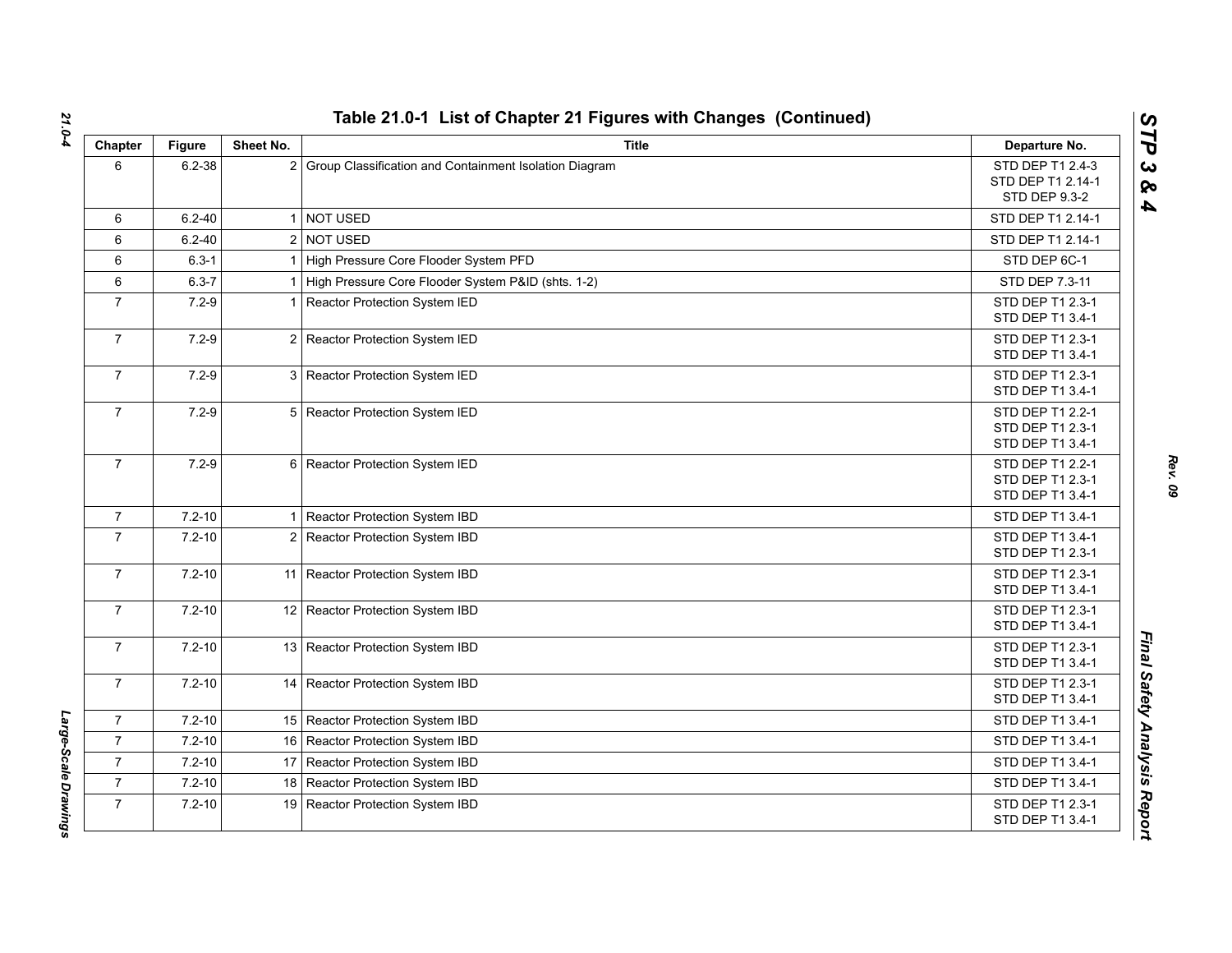| Chapter        | <b>Figure</b> | Sheet No. | <b>Title</b>                       | Departure No.                                       |
|----------------|---------------|-----------|------------------------------------|-----------------------------------------------------|
| $\overline{7}$ | $7.2 - 10$    |           | 20 Reactor Protection System IBD   | STD DEP T1 2.3-1<br>STD DEP T1 3.4-1                |
| $\overline{7}$ | $7.2 - 10$    |           | 21 Reactor Protection System IBD   | STD DEP T1 2.3-1<br>STD DEP T1 3.4-1                |
| $\overline{7}$ | $7.2 - 10$    |           | 22 Reactor Protection System IBD   | STD DEP T1 2.3-1<br>STD DEP T1 3.4-1                |
| $\overline{7}$ | $7.2 - 10$    |           | 39   Reactor Protection System IBD | STD DEP T1 2.3-1                                    |
| $\overline{7}$ | $7.2 - 10$    |           | 40   Reactor Protection System IBD | STD DEP T1 2.3-1                                    |
| $\overline{7}$ | $7.2 - 10$    |           | 41 Reactor Protection System IBD   | STD DEP T1 2.3-1                                    |
| $\overline{7}$ | $7.2 - 10$    |           | 42   Reactor Protection System IBD | STD DEP T1 2.3-1                                    |
| $\overline{7}$ | $7.2 - 10$    |           | 47   Reactor Protection System IBD | STD DEP T1 2.3-1                                    |
| $\overline{7}$ | $7.2 - 10$    |           | 48   Reactor Protection System IBD | STD DEP T1 2.3-1                                    |
| $\overline{7}$ | $7.2 - 10$    |           | 49   Reactor Protection System IBD | STD DEP T1 2.3-1                                    |
| $\overline{7}$ | $7.2 - 10$    |           | 50 Reactor Protection System IBD   | STD DEP T1 2.3-1                                    |
| $\overline{7}$ | $7.2 - 10$    |           | 51 Reactor Protection System IBD   | STD DEP T1 2.3-1                                    |
| $\overline{7}$ | $7.2 - 10$    |           | 52 Reactor Protection System IBD   | STD DEP T1 2.3-1                                    |
| $\overline{7}$ | $7.2 - 10$    |           | 53 Reactor Protection System IBD   | STD DEP T1 2.3-1                                    |
| $\overline{7}$ | $7.2 - 10$    |           | 54 Reactor Protection System IBD   | STD DEP T1 2.3-1                                    |
| $\overline{7}$ | $7.2 - 10$    |           | 69 Reactor Protection System IBD   | STD DEP T1 2.3-1                                    |
| $\overline{7}$ | $7.2 - 10$    |           | 71 Reactor Protection System IBD   | STD DEP T1 2.3-1                                    |
| $\overline{7}$ | $7.3 - 1$     |           | 2 High Pressure Core Flooder IBD   | STD DEP T1 3.4-1<br>STD DEP 7.3-10                  |
| $\overline{7}$ | $7.3 - 1$     |           | 5 High Pressure Core Flooder IBD   | STD DEP 7.3-10<br>STD DEP T1 3.4-1                  |
| $\overline{7}$ | $7.3 - 1$     |           | 6 High Pressure Core Flooder IBD   | <b>STD DEP 7.3-1</b>                                |
| $\overline{7}$ | $7.3 - 1$     |           | 7 High Pressure Core Flooder IBD   | STD DEP T1 3.4-1<br>STD DEP 7.3-1<br>STD DEP 7.3-10 |
| $\overline{7}$ | $7.3 - 1$     |           | 8 High Pressure Core Flooder IBD   | STD DEP T1 3.4-1<br>STD DEP 7.3-10                  |
| $\overline{7}$ | $7.3 - 1$     |           | 9 High Pressure Core Flooder IBD   | STD DEP T1 3.4-1<br>STD DEP 7.3-10                  |
| $\overline{7}$ | $7.3 - 1$     |           | 10 High Pressure Core Flooder IBD  | STD DEP T1 3.4-1<br>STD DEP 7.3-10                  |

*Rev. 09*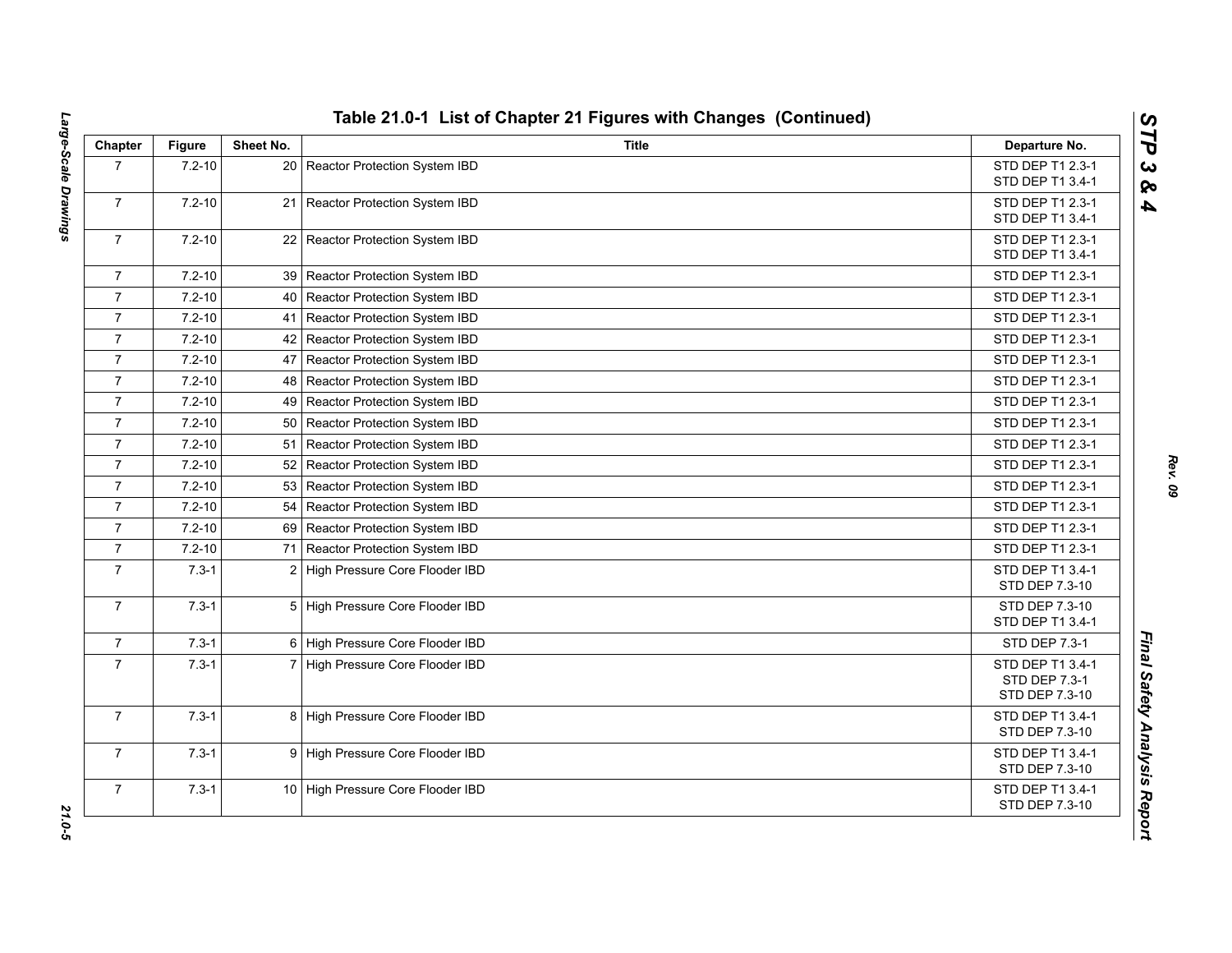| Chapter        | <b>Figure</b> | Sheet No.       | <b>Title</b>                                | Departure No.                                                |
|----------------|---------------|-----------------|---------------------------------------------|--------------------------------------------------------------|
| $\overline{7}$ | $7.3 - 1$     |                 | 11 High Pressure Core Flooder IBD           | STD DEP T1 3.4-1<br>STD DEP 7.3-10                           |
| $\overline{7}$ | $7.3 - 1$     |                 | 13 High Pressure Core Flooder IBD           | STD DEP T1 3.4-1<br>STD DEP 7.3-10                           |
| $\overline{7}$ | $7.3 - 1$     |                 | 14 High Pressure Core Flooder IBD           | STD DEP T1 3.4-1<br>STD DEP T1 3.4-1<br>STD DEP 7.3-10       |
| $\overline{7}$ | $7.3 - 1$     |                 | 15 High Pressure Core Flooder IBD           | STD DEP T1 3.4-1<br>STD DEP T1 3.4-1<br>STD DEP 7.3-10       |
| $\overline{7}$ | $7.3 - 1$     |                 | 17 High Pressure Core Flooder IBD           | STD DEP T1 3.4-1<br>STD DEP 7.3-10                           |
| $\overline{7}$ | $7.3 - 2$     |                 | 1 Nuclear Boiler System IBD                 | STD DEP T1 3.4-1<br>STD DEP T1 3.4-1<br><b>STD DEP 7.3-4</b> |
| $\overline{7}$ | $7.3 - 2$     |                 | 2 Nuclear Boiler System IBD                 | STD DEP T1 3.4-1<br>STD DEP T1 3.4-1<br>STD DEP 7.3-4        |
| $\overline{7}$ | $7.3 - 2$     |                 | 3 Nuclear Boiler System IBD                 | STD DEP T1 3.4-1                                             |
| $\overline{7}$ | $7.3 - 2$     |                 | 4 Nuclear Boiler System IBD                 | STD DEP T1 3.4-1                                             |
| $\overline{7}$ | $7.3 - 2$     |                 | 5 Nuclear Boiler System IBD                 | STD DEP T1 3.4-1                                             |
| $\overline{7}$ | $7.3 - 2$     |                 | 6 Nuclear Boiler System IBD                 | STD DEP T1 3.4-1                                             |
| $\overline{7}$ | $7.3 - 2$     |                 | 7 Nuclear Boiler System IBD                 | STD DEP T1 3.4-1                                             |
| $\overline{7}$ | $7.3 - 2$     |                 | 8 Nuclear Boiler System IBD                 | STD DEP T1 3.4-1                                             |
| $\overline{7}$ | $7.3 - 2$     | 9               | Nuclear Boiler System IBD                   | STD DEP T1 3.4-1                                             |
| $\overline{7}$ | $7.3 - 2$     |                 | 10 Nuclear Boiler System IBD                | STD DEP T1 3.4-1                                             |
| $\overline{7}$ | $7.3 - 2$     |                 | 11 Nuclear Boiler System IBD                | STD DEP T1 3.4-1                                             |
| $\overline{7}$ | $7.3 - 2$     |                 | 18 Nuclear Boiler System IBD                | STD DEP T1 3.4-1                                             |
| $\overline{7}$ | $7.3 - 2$     | 30 <sup>°</sup> | Nuclear Boiler System IBD                   | STD DEP T1 3.4-1                                             |
| $\overline{7}$ | $7.3 - 2$     | 34              | Nuclear Boiler System IBD                   | STD DEP T1 3.4-1                                             |
| $\overline{7}$ | $7.3 - 2$     | 36              | Nuclear Boiler System IBD                   | STD DEP T1 3.4-1                                             |
| $\overline{7}$ | $7.3 - 2$     |                 | 37 Nuclear Boiler System IBD                | STD DEP T1 3.4-1                                             |
| $\overline{7}$ | $7.3 - 3$     | 1               | Reactor Core Isolation Cooling System IBD   | STD DEP T1 2.4-3                                             |
| $\overline{7}$ | $7.3 - 3$     | $\overline{2}$  | Reactor Core Isolation Cooling System IBD   | STD DEP T1 2.4-3                                             |
| $\overline{7}$ | $7.3 - 3$     |                 | 3 Reactor Core Isolation Cooling System IBD | STD DEP T1 2.4-3                                             |

Large-Scale Drawings *Large-Scale Drawings* 

*Rev. 09*

*STP 3 & 4*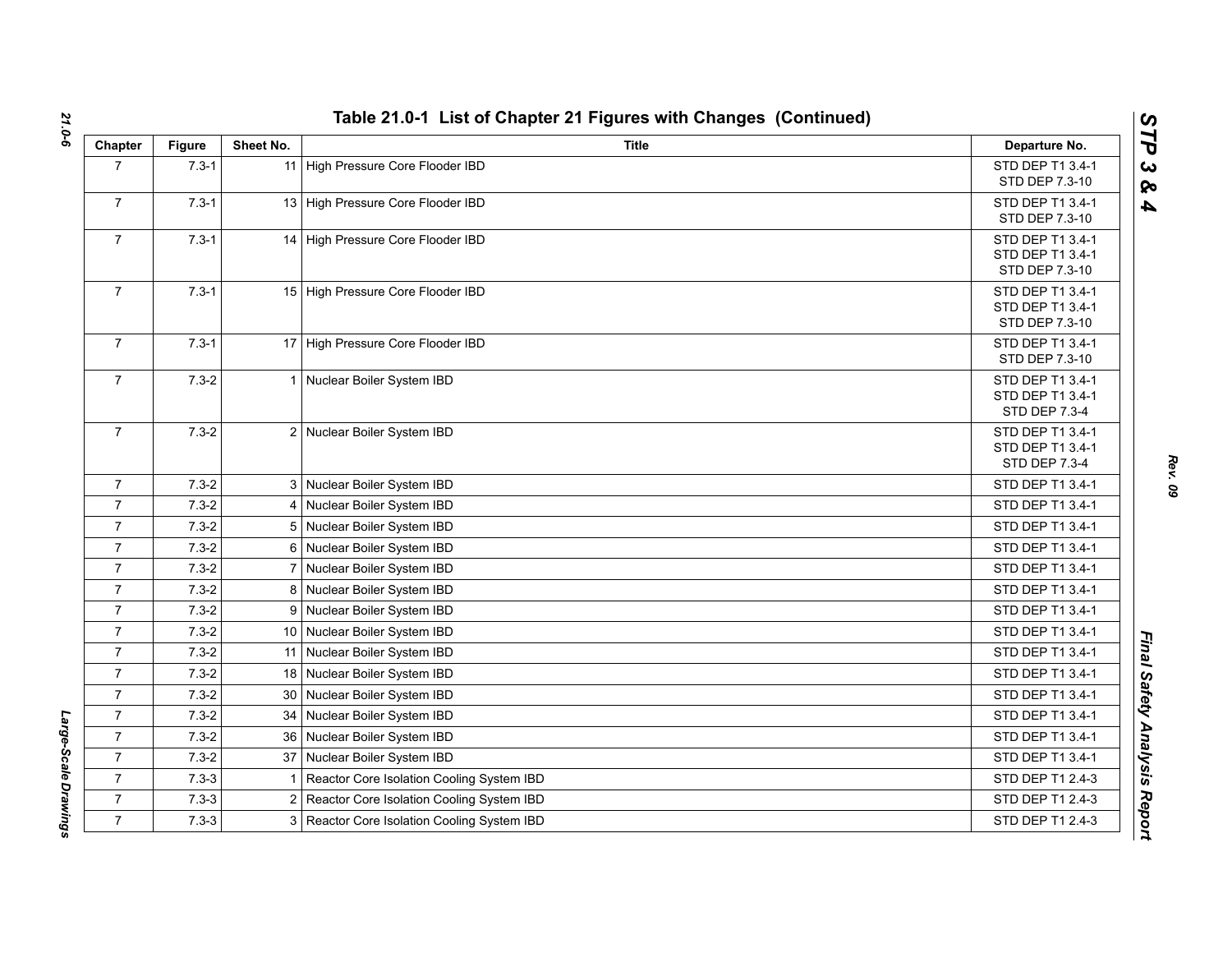| Chapter        | <b>Figure</b> | Sheet No.       | <b>Title</b>                                   | Departure No.                       |
|----------------|---------------|-----------------|------------------------------------------------|-------------------------------------|
| $\overline{7}$ | $7.3 - 3$     |                 | 4 Reactor Core Isolation Cooling System IBD    | STD DEP T1 2.4-3                    |
| $\overline{7}$ | $7.3 - 3$     | 5               | Reactor Core Isolation Cooling System IBD      | STD DEP T1 2.4-3                    |
| $\overline{7}$ | $7.3 - 3$     | 6               | Reactor Core Isolation Cooling System IBD      | STD DEP T1 2.4-3                    |
| $\overline{7}$ | $7.3 - 3$     | $\overline{7}$  | Reactor Core Isolation Cooling System IBD      | STD DEP T1 2.4-3                    |
| $\overline{7}$ | $7.3 - 3$     |                 | 10   Reactor Core Isolation Cooling System IBD | STD DEP T1 2.4-3                    |
| $\overline{7}$ | $7.3 - 3$     |                 | 12 Reactor Core Isolation Cooling System IBD   | STD DEP T1 2.4-3                    |
| $\overline{7}$ | $7.3 - 3$     |                 | 13 Reactor Core Isolation Cooling System IBD   | STD DEP T1 2.4-3                    |
| $\overline{7}$ | $7.3 - 3$     | 14              | Reactor Core Isolation Cooling System IBD      | STD DEP T1 2.4-3                    |
| $\overline{7}$ | $7.3 - 3$     | 15 <sup>1</sup> | Reactor Core Isolation Cooling System IBD      | STD DEP T1 2.4-3                    |
| $\overline{7}$ | $7.3 - 3$     | 16              | Reactor Core Isolation Cooling System IBD      | STD DEP T1 2.4-3                    |
| $\overline{7}$ | $7.3 - 3$     |                 | 17 Reactor Core Isolation Cooling System IBD   | STD DEP T1 2.4-3                    |
| $\overline{7}$ | $7.3 - 4$     | $\mathbf 1$     | Residual Heat Removal System IBD               | STD DEP T1 2.14-1                   |
| $\overline{7}$ | $7.3 - 4$     |                 | 3 Residual Heat Removal System IBD             | STD DEP T1 2.14-1                   |
| $\overline{7}$ | $7.3 - 4$     |                 | 4 Residual Heat Removal System IBD             | STD DEP 7.3-10                      |
|                |               |                 |                                                | STD DEP 7.3-13                      |
| $\overline{7}$ | $7.3 - 4$     |                 | 6 Residual Heat Removal System IBD             | STD DEP T1 2.4-1<br>STD DEP 7.3-13  |
| $\overline{7}$ | $7.3 - 4$     |                 | 10 Residual Heat Removal System IBD            | STD DEP 7.3-10                      |
|                |               |                 |                                                | STD DEP 7.3-13                      |
| $\overline{7}$ | $7.3 - 4$     | 11              | Residual Heat Removal System IBD               | STD DEP 7.3-10                      |
|                |               |                 |                                                | STD DEP 7.3-13                      |
| $\overline{7}$ | $7.3 - 4$     |                 | 12 Residual Heat Removal System IBD            | STD DEP T1 2.4-1                    |
| $\overline{7}$ | $7.3 - 4$     |                 | 13 Residual Heat Removal System IBD            | STD DEP 7.3-10                      |
|                |               |                 |                                                | STD DEP 7.3-13                      |
| $\overline{7}$ | $7.3 - 4$     |                 | 14   Residual Heat Removal System IBD          | STD DEP 7.3-10                      |
| $\overline{7}$ | $7.3 - 4$     |                 | 19 Residual Heat Removal System IBD            | STD DEP T1 2.4-1                    |
| $\overline{7}$ | $7.3 - 4$     |                 | 20 Residual Heat Removal System IBD            | STD DEP T1 2.14-1<br>STD DEP 7.3-10 |
|                |               |                 |                                                | STD DEP 7.3-13                      |
|                |               |                 |                                                | STD DEP 7.3-14                      |
| $\overline{7}$ | $7.3 - 4$     | 20a             | Residual Heat Removal System IBD               | STD DEP 7.3-13                      |
| $\overline{7}$ | $7.3 - 5$     | 1               | Leak Detection and Isolation System IBD        | STD DEP T1 2.14-1                   |
|                |               |                 |                                                | STD DEP T1 3.4-1                    |
| $\overline{7}$ | $7.3 - 5$     |                 | 2 Leak Detection and Isolation System IBD      | STD DEP T1 2.14-1                   |
|                |               |                 |                                                | STD DEP T1 3.4-1                    |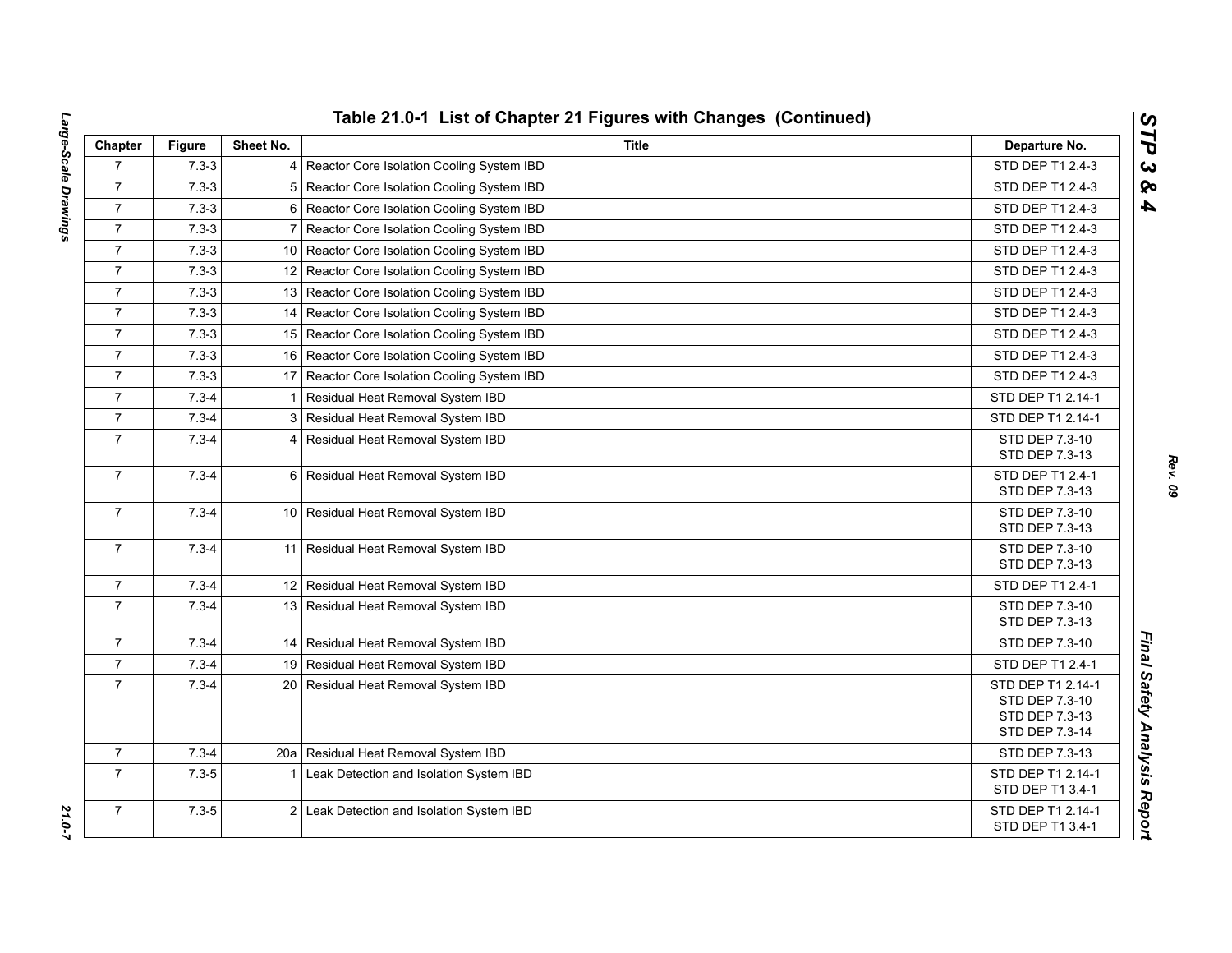| Chapter        | <b>Figure</b> | Sheet No. | <b>Title</b>                              | Departure No.                     |
|----------------|---------------|-----------|-------------------------------------------|-----------------------------------|
| $\overline{7}$ | $7.3 - 5$     |           | 3 Leak Detection and Isolation System IBD | STD DEP T1 2.3-1                  |
| $\overline{7}$ | $7.3 - 5$     |           | Leak Detection and Isolation System IBD   | STD DEP T1 3.4-1                  |
| $\overline{7}$ | $7.3 - 5$     | 5         | Leak Detection and Isolation System IBD   | STD DEP T1 3.4-1                  |
| $\overline{7}$ | $7.3 - 5$     | 6         | Leak Detection and Isolation System IBD   | STD DEP T1 3.4-1                  |
| $\overline{7}$ | $7.3 - 5$     | 7         | Leak Detection and Isolation System IBD   | STD DEP T1 3.4-1                  |
| $\overline{7}$ | $7.3 - 5$     | 8         | Leak Detection and Isolation System IBD   | STD DEP T1 2.3-1                  |
| $\overline{7}$ | $7.3 - 5$     | 11        | Leak Detection and Isolation System IBD   | STD DEP T1 2.3-1                  |
| $\overline{7}$ | $7.3 - 5$     | 12        | Leak Detection and Isolation System IBD   | STD DEP T1 2.3-1                  |
| $\overline{7}$ | $7.3 - 5$     | 15        | Leak Detection and Isolation System IBD   | STD DEP T1 2.3-1                  |
| $\overline{7}$ | $7.3 - 5$     | 16        | Leak Detection and Isolation System IBD   | STD DEP T1 2.3-1                  |
| $\overline{7}$ | $7.3 - 5$     | 19        | Leak Detection and Isolation System IBD   | STD DEP T1 2.3-1                  |
| 7              | $7.3 - 5$     | 20        | Leak Detection and Isolation System IBD   | STD DEP T1 2.3-1                  |
| $\overline{7}$ | $7.3 - 5$     | 23        | Leak Detection and Isolation System IBD   | STD DEP T1 2.3-1                  |
| $\overline{7}$ | $7.3 - 5$     | 24        | Leak Detection and Isolation System IBD   | STD DEP T1 3.4-1                  |
| $\overline{7}$ | $7.3 - 5$     | 35        | Leak Detection and Isolation System IBD   | STD DEP Admin                     |
| $\overline{7}$ | $7.3 - 5$     | 36        | Leak Detection and Isolation System IBD   | STD DEP Admin                     |
| $\overline{7}$ | $7.3 - 5$     | 39        | Leak Detection and Isolation System IBD   | STD DEP T1 2.3-1                  |
| $\overline{7}$ | $7.3 - 5$     | 40        | Leak Detection and Isolation System IBD   | STD DEP T1 2.3-1                  |
| $\overline{7}$ | $7.3 - 5$     | 41        | Leak Detection and Isolation System IBD   | STD DEP T1 3.4-1                  |
| $\overline{7}$ | $7.3 - 5$     | 42        | Leak Detection and Isolation System IBD   | STD DEP T1 3.4-1                  |
| $\overline{7}$ | $7.3 - 5$     | 43        | Leak Detection and Isolation System IBD   | STD DEP T1 3.4-1                  |
| $\overline{7}$ | $7.3 - 5$     | 44        | Leak Detection and Isolation System IBD   | STD DEP T1 3.4-1<br>STD DEP Admin |
| $\overline{7}$ | $7.3 - 5$     | 45        | Leak Detection and Isolation System IBD   | STD DEP T1 2.14-1                 |
| $\overline{7}$ | $7.3 - 5$     | 46        | Leak Detection and Isolation System IBD   | STD DEP T1 2.14-1                 |
| $\overline{7}$ | $7.3 - 5$     | 47        | Leak Detection and Isolation System IBD   | STD DEP T1 2.14-1                 |
| $\overline{7}$ | $7.3 - 5$     | 48        | Leak Detection and Isolation System IBD   | STD DEP T1 3.4-1                  |
| $\overline{7}$ | $7.3 - 5$     | 49        | Leak Detection and Isolation System IBD   | STD DEP T1 3.4-1                  |
| $\overline{7}$ | $7.3 - 5$     | 50        | Leak Detection and Isolation System IBD   | STD DEP T1 3.4-1                  |
| $\overline{7}$ | $7.3 - 5$     | 51        | Leak Detection and Isolation System IBD   | STD DEP T1.2.14-1                 |
| $\overline{7}$ | $7.3 - 5$     | 52        | Leak Detection and Isolation System IBD   | STD DEP T1.2.14-1                 |
| $\overline{7}$ | $7.3 - 5$     | 53        | Leak Detection and Isolation System IBD   | STD DEP T1.2.14-1                 |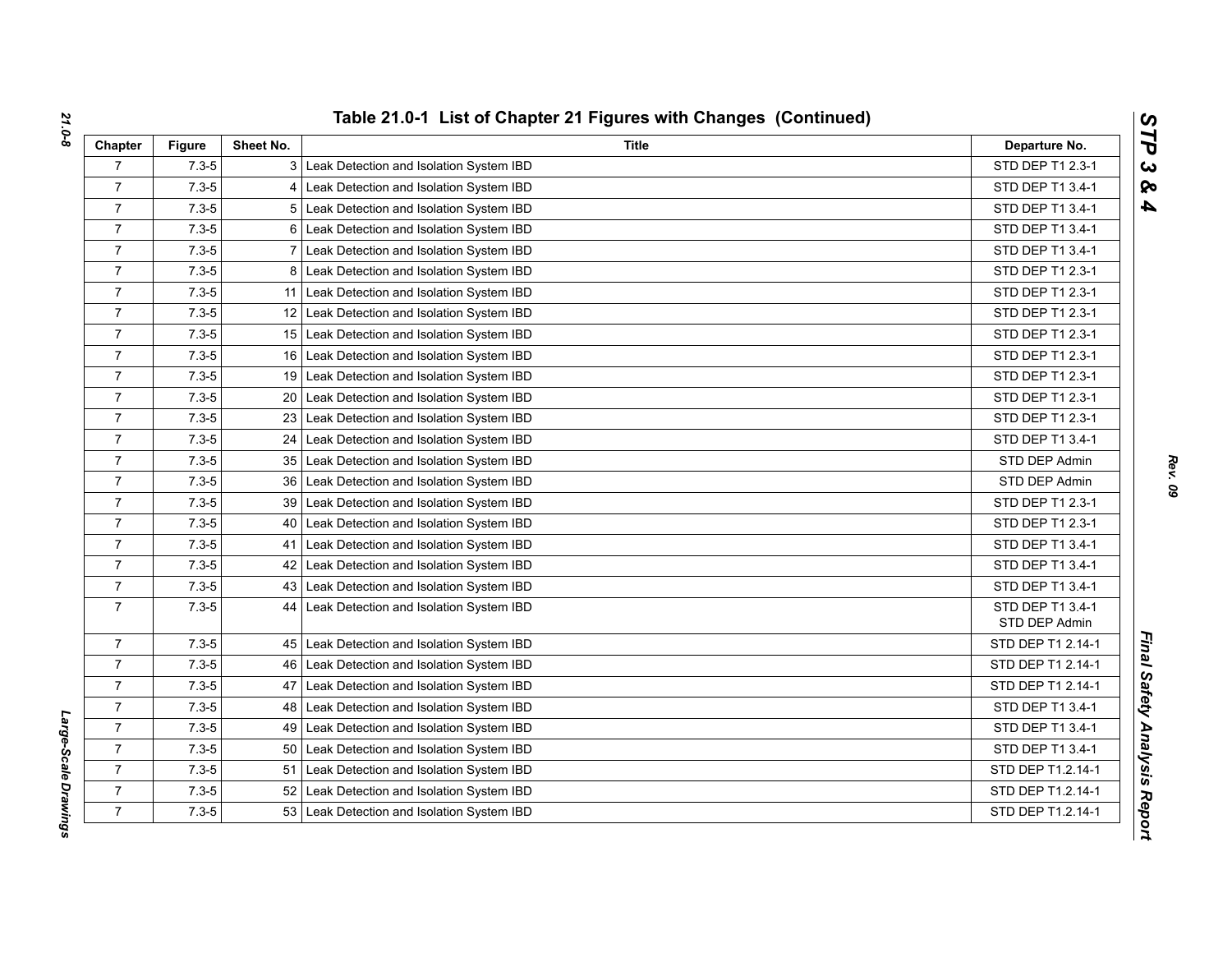| Chapter        | <b>Figure</b> | Sheet No.    | Title                                       | Departure No.                                                              |
|----------------|---------------|--------------|---------------------------------------------|----------------------------------------------------------------------------|
| $\overline{7}$ | $7.3 - 5$     |              | 54 Leak Detection and Isolation System IBD  | STD DEP T1 3.4-1                                                           |
| $\overline{7}$ | $7.3 - 5$     | 55           | Leak Detection and Isolation System IBD     | STD DEP T1 3.4-1                                                           |
| $\overline{7}$ | $7.3 - 5$     | 56           | Leak Detection and Isolation System IBD     | STD DEP T1 3.4-1                                                           |
| $\overline{7}$ | $7.3 - 5$     | 58           | Leak Detection and Isolation System IBD     | STD DEP T1 3.4-1                                                           |
| $\overline{7}$ | $7.3 - 5$     | 59           | Leak Detection and Isolation System IBD     | STD DEP T1 3.4-1                                                           |
| $\overline{7}$ | $7.3 - 5$     | 60           | Leak Detection and Isolation System IBD     | STD DEP T1 3.4-1                                                           |
| $\overline{7}$ | $7.3 - 5$     |              | 61 Leak Detection and Isolation System IBD  | STD DEP T1 3.4-1                                                           |
| $\overline{7}$ | $7.3 - 5$     |              | 72 Leak Detection and Isolation System IBD  | STD DEP T1 3.4-1                                                           |
| $\overline{7}$ | $7.3 - 5$     | 74           | Leak Detection and Isolation System IBD     | STD DEP T1 3.4-1                                                           |
| $\overline{7}$ | $7.3 - 5$     | 75           | Leak Detection and Isolation System IBD     | STD DEP T1 2.14-1                                                          |
| $\overline{7}$ | $7.3 - 5$     |              | 76 Leak Detection and Isolation System IBD  | STD DEP T1 3.4-1                                                           |
| $\overline{7}$ | $7.3 - 5$     | 77           | Leak Detection and Isolation System IBD     | STD DEP T1 2.3-1<br>STD DEP T1 3.4-1<br>STD DEP T1 2.14-1<br>STD DEP Admin |
| $\overline{7}$ | $7.4 - 2$     |              | 1 Remote Shutdown System IED                | STD DEP Admin<br>STD DEP T1 2.4-1<br>STD DEP 8.3-1                         |
| $\overline{7}$ | $7.4 - 3$     |              | 1 Remote Shutdown System IBD                | STD DEP 8.3-1<br>STD DEP T1 2.14-1                                         |
| $\overline{7}$ | $7.4 - 3$     |              | 2 Remote Shutdown System IBD                | STD DEP T1 2.4-1                                                           |
| $\overline{7}$ | $7.4 - 3$     |              | 3 Remote Shutdown System IBD                | STD DEP 8.3-1<br>STD DEP T1 2.14-1                                         |
| $\overline{7}$ | $7.6 - 1$     |              | 1 Neutron Monitoring System IED             | STD DEP T1 3.4-1                                                           |
| $\overline{7}$ | $7.6 - 1$     |              | 2 Neutron Monitoring System IED             | STD DEP T1 3.4-1                                                           |
| $\overline{7}$ | $7.6 - 1$     |              | 3 Neutron Monitoring System IED             | STD DEP T1 3.4-1                                                           |
| $\overline{7}$ | $7.6 - 1$     | 4            | Neutron Monitoring System IED               | STD DEP T1 3.4-1                                                           |
| $\overline{7}$ | $7.6 - 2$     | $\mathbf{1}$ | Neutron Monitoring System IBD               | STD DEP T1 3.4-1                                                           |
| $\overline{7}$ | $7.6 - 2$     | 9            | Neutron Monitoring System IBD               | STD DEP 7.6-1                                                              |
| $\overline{7}$ | $7.6 - 2$     |              | 9a Neutron Monitoring System IBD            | STD DEP 7.6-1                                                              |
| $\overline{7}$ | $7.6 - 2$     | 9b           | Neutron Monitoring System IBD               | STD DEP 7.6-1                                                              |
| $\overline{7}$ | $7.6 - 2$     |              | 14 Neutron Monitoring System IBD            | STD DEP T1 3.4-1                                                           |
| $\overline{7}$ | $7.6 - 5$     |              | 1   Process Radiation Monitoring System IED | STD DEP T1 2.3-1<br>STD DEP 11.5-1                                         |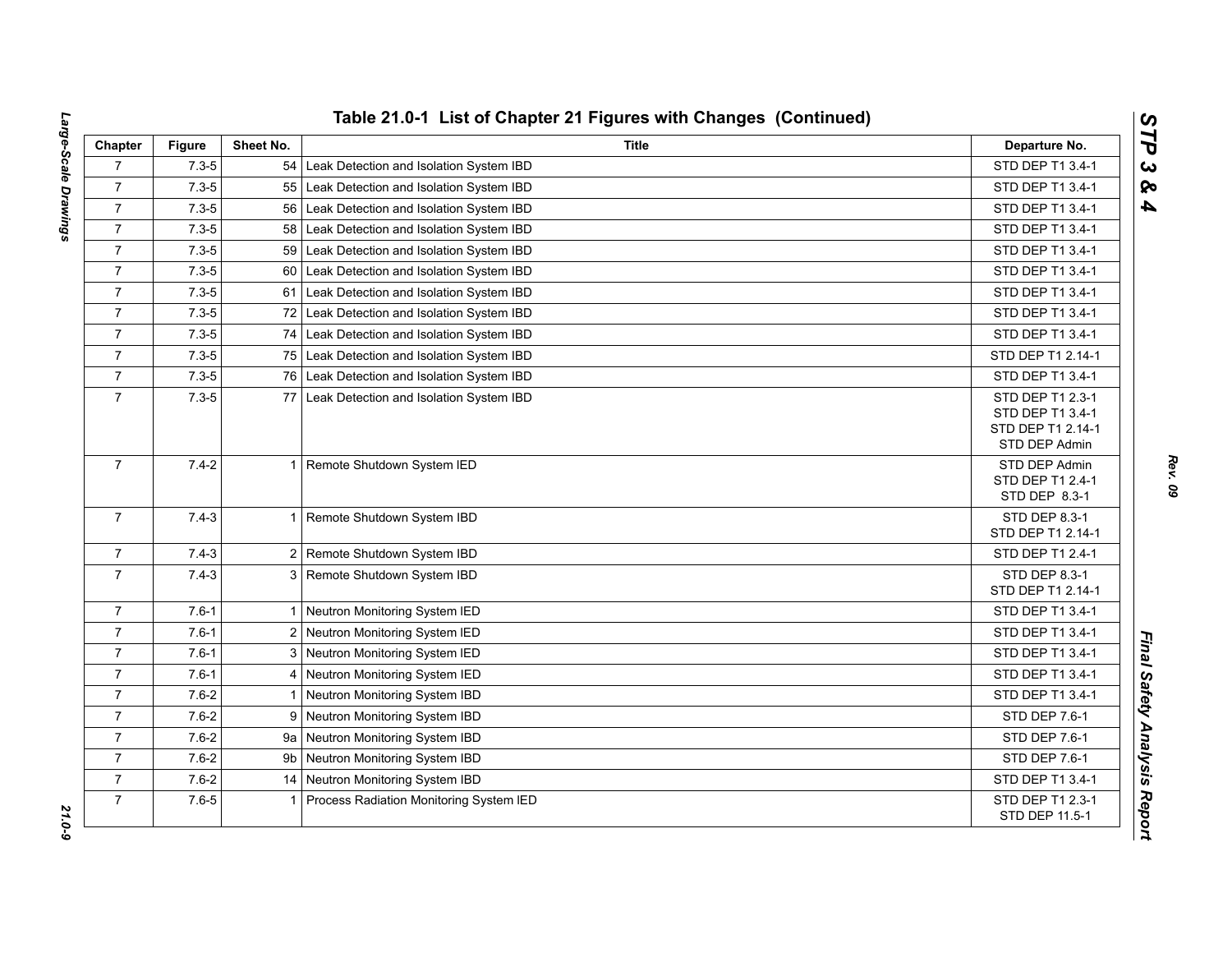| Chapter        | <b>Figure</b> | Sheet No.      | <b>Title</b>                                         | Departure No.                      |
|----------------|---------------|----------------|------------------------------------------------------|------------------------------------|
| $\overline{7}$ | $7.6 - 5$     |                | 2 Process Radiation Monitoring System IED            | STD DEP 11.5-1                     |
| $\overline{7}$ | $7.6 - 5$     |                | 3 Process Radiation Monitoring System IED            | STD DEP 11.5-1                     |
| $\overline{7}$ | $7.6 - 5$     |                | 4 Process Radiation Monitoring System IED            | STD DEP 11.5-1                     |
| $\overline{7}$ | $7.6 - 5$     |                | 5 Process Radiation Monitoring System IED            | STD DEP 11.5-1                     |
| $\overline{7}$ | $7.6 - 5$     |                | 6 Process Radiation Monitoring System IED            | STD DEP 11.5-1                     |
| $\overline{7}$ | $7.6 - 5$     |                | Process Radiation Monitoring System IED              | STD DEP 11.5-1                     |
| $\overline{7}$ | $7.6 - 5$     |                | 8 Process Radiation Monitoring System IED            | STD DEP 11.5-1                     |
| $\overline{7}$ | $7.6 - 5$     |                | 9 Process Radiation Monitoring System IED            | STD DEP 11.5-1                     |
| $\overline{7}$ | $7.6 - 5$     |                | 10 Process Radiation Monitoring System IED           | STD DEP 11.5-1                     |
| $\overline{7}$ | $7.6 - 11$    | -1             | Suppression Pool Temperature Monitoring System IED   | STD DEP 7.6-3                      |
| $\overline{7}$ | $7.6 - 11$    |                | 3 Suppression Pool Temperature Monitoring System IED | STD DEP 7.6-3                      |
| $\overline{7}$ | $7.7 - 2$     |                | Rod Control and Information System IED               | STD DEP T1 3 .4-1<br>STD DEP 7.7-7 |
| $\overline{7}$ | $7.7 - 2$     |                | 2 Rod Control and Information System IED             | STD DEP T1 3 .4-1<br>STD DEP 7.7-7 |
| 7              | $7.7 - 2$     |                | 3 Rod Control and Information System IED             | STD DEP 7.7-7                      |
| $\overline{7}$ | $7.7 - 2$     |                | 4 Rod Control and Information System IED             | STD DEP T1 3 .4-1<br>STD DEP 7.7-7 |
| $\overline{7}$ | $7.7 - 2$     |                | 5 Rod Control and Information System IED             | STD DEP 7.7-7                      |
| $\overline{7}$ | $7.7 - 3$     |                | 1 Rod Control and Information System IBD             | STD DEP 7.7-7                      |
| $\overline{7}$ | $7.7 - 3$     |                | 2 Rod Control and Information System IBD             | STD DEP 7.7-7                      |
| $\overline{7}$ | $7.7 - 3$     |                | 3 Rod Control and Information System IBD             | STD DEP 7.7-7                      |
| $\overline{7}$ | $7.7 - 3$     |                | 4 Rod Control and Information System IBD             | <b>STD DEP 7.7-7</b>               |
| $\overline{7}$ | $7.7 - 3$     |                | 5 Rod Control and Information System IBD             | STD DEP 7.7-7                      |
| $\overline{7}$ | $7.7 - 3$     |                | 6 Rod Control and Information System IBD             | STD DEP 7.7-7                      |
| $\overline{7}$ | $7.7 - 3$     | $\overline{7}$ | Rod Control and Information System IBD               | STD DEP 7.7-7                      |
| $\overline{7}$ | $7.7 - 3$     |                | 8 Rod Control and Information System IBD             | STD DEP 7.7-7                      |
| $\overline{7}$ | $7.7 - 3$     |                | 9 Rod Control and Information System IBD             | STD DEP 7.7-7                      |
| $\overline{7}$ | $7.7 - 3$     |                | 10 Rod Control and Information System IBD            | STD DEP 7.7-7                      |
| $\overline{7}$ | $7.7 - 3$     |                | 11 Rod Control and Information System IBD            | STD DEP 7.7-7                      |
| $\overline{7}$ | $7.7 - 3$     |                | 12 Rod Control and Information System IBD            | <b>STD DEP 7.7-7</b>               |
| $\overline{7}$ | $7.7 - 3$     |                | 13 Rod Control and Information System IBD            | STD DEP 7.7-7                      |
| $\overline{7}$ | $7.7 - 3$     |                | 14 Rod Control and Information System IBD            | <b>STD DEP 7.7-7</b>               |

*Large-Scale Drawings* 

Large-Scale Drawings

*Rev. 09*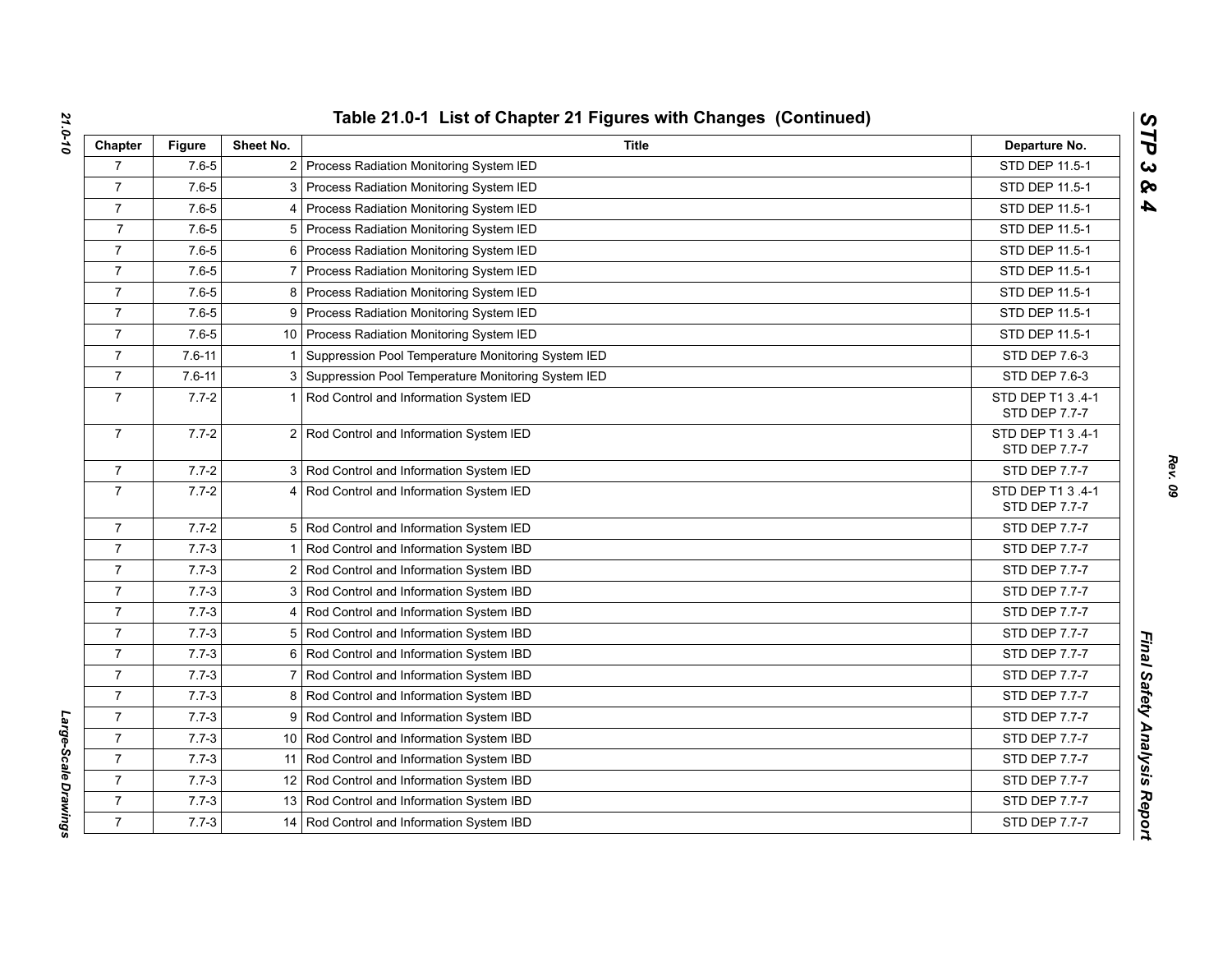| Chapter        | <b>Figure</b> | Sheet No.       | <b>Title</b>                                | Departure No.        |
|----------------|---------------|-----------------|---------------------------------------------|----------------------|
| $\overline{7}$ | $7.7 - 3$     |                 | 15 Rod Control and Information System IBD   | STD DEP 7.7-7        |
| $\overline{7}$ | $7.7 - 3$     |                 | 18 Rod Control and Information System IBD   | STD DEP 7.7-7        |
| $\overline{7}$ | $7.7 - 3$     | 19              | Rod Control and Information System IBD      | STD DEP 7.7-7        |
| $\overline{7}$ | $7.7 - 3$     | 20              | Rod Control and Information System IBD      | STD DEP 7.7-7        |
| $\overline{7}$ | $7.7 - 3$     | 21              | Rod Control and Information System IBD      | <b>STD DEP 7.7-7</b> |
| $\overline{7}$ | $7.7 - 3$     | 22              | Rod Control and Information System IBD      | STD DEP 7.7-7        |
| $\overline{7}$ | $7.7 - 3$     | 23 <sup>1</sup> | Rod Control and Information System IBD      | <b>STD DEP 7.7-7</b> |
| $\overline{7}$ | $7.7 - 3$     |                 | 24   Rod Control and Information System IBD | STD DEP 7.7-7        |
| $\overline{7}$ | $7.7 - 3$     |                 | 25   Rod Control and Information System IBD | STD DEP 7.7-7        |
| $\overline{7}$ | $7.7 - 3$     | 26              | Rod Control and Information System IBD      | STD DEP 7.7-7        |
| $\overline{7}$ | $7.7 - 3$     | 27 <sub>l</sub> | Rod Control and Information System IBD      | STD DEP 7.7-7        |
| $\overline{7}$ | $7.7 - 3$     |                 | 28 Rod Control and Information System IBD   | STD DEP 7.7-7        |
| $\overline{7}$ | $7.7 - 3$     | 29              | Not Used                                    | STD DEP 7.7-7        |
| $\overline{7}$ | $7.7 - 3$     |                 | 30 Rod Control and Information System IBD   | STD DEP 7.7-7        |
| $\overline{7}$ | $7.7 - 3$     | 31              | Rod Control and Information System IBD      | STD DEP 7.7-7        |
| $\overline{7}$ | $7.7 - 3$     | 32              | Rod Control and Information System IBD      | <b>STD DEP 7.7-7</b> |
| $\overline{7}$ | $7.7 - 3$     | 33 <sup>1</sup> | Rod Control and Information System IBD      | STD DEP 7.7-7        |
| $\overline{7}$ | $7.7 - 3$     | 33a             | Rod Control and Information System IBD      | STD DEP 7.7-7        |
| $\overline{7}$ | $7.7 - 3$     | 34              | Rod Control and Information System IBD      | STD DEP 7.7-7        |
| $\overline{7}$ | $7.7 - 3$     |                 | 35   Rod Control and Information System IBD | STD DEP 7.7-7        |
| $\overline{7}$ | $7.7 - 3$     |                 | 36   Rod Control and Information System IBD | STD DEP 7.7-7        |
| $\overline{7}$ | $7.7 - 3$     | 37              | Rod Control and Information System IBD      | STD DEP 7.7-7        |
| $\overline{7}$ | $7.7 - 3$     | 37a             | Rod Control and Information System IBD      | STD DEP 7.7-7        |
| $\overline{7}$ | $7.7 - 3$     | 42              | Rod Control and Information System IBD      | STD DEP 7.7-7        |
| $\overline{7}$ | $7.7 - 3$     | 44              | Rod Control and Information System IBD      | <b>STD DEP 7.7-7</b> |
| $\overline{7}$ | $7.7 - 3$     |                 | 48 Rod Control and Information System IBD   | STD DEP 7.7-7        |
| $\overline{7}$ | $7.7 - 3$     |                 | 50 Rod Control and Information System IBD   | STD DEP 7.7-7        |
| $\overline{7}$ | $7.7 - 3$     | 52              | Rod Control and Information System IBD      | STD DEP 7.7-7        |
| $\overline{7}$ | $7.7 - 3$     | 53              | Rod Control and Information System IBD      | STD DEP 7.7-7        |
| $\overline{7}$ | $7.7 - 3$     | 54              | Rod Control and Information System IBD      | STD DEP 7.7-7        |
| $\overline{7}$ | $7.7 - 3$     | 55              | Rod Control and Information System IBD      | STD DEP 7.7-7        |
| $\overline{7}$ | $7.7 - 3$     | 57              | Rod Control and Information System IBD      | STD DEP 7.7-7        |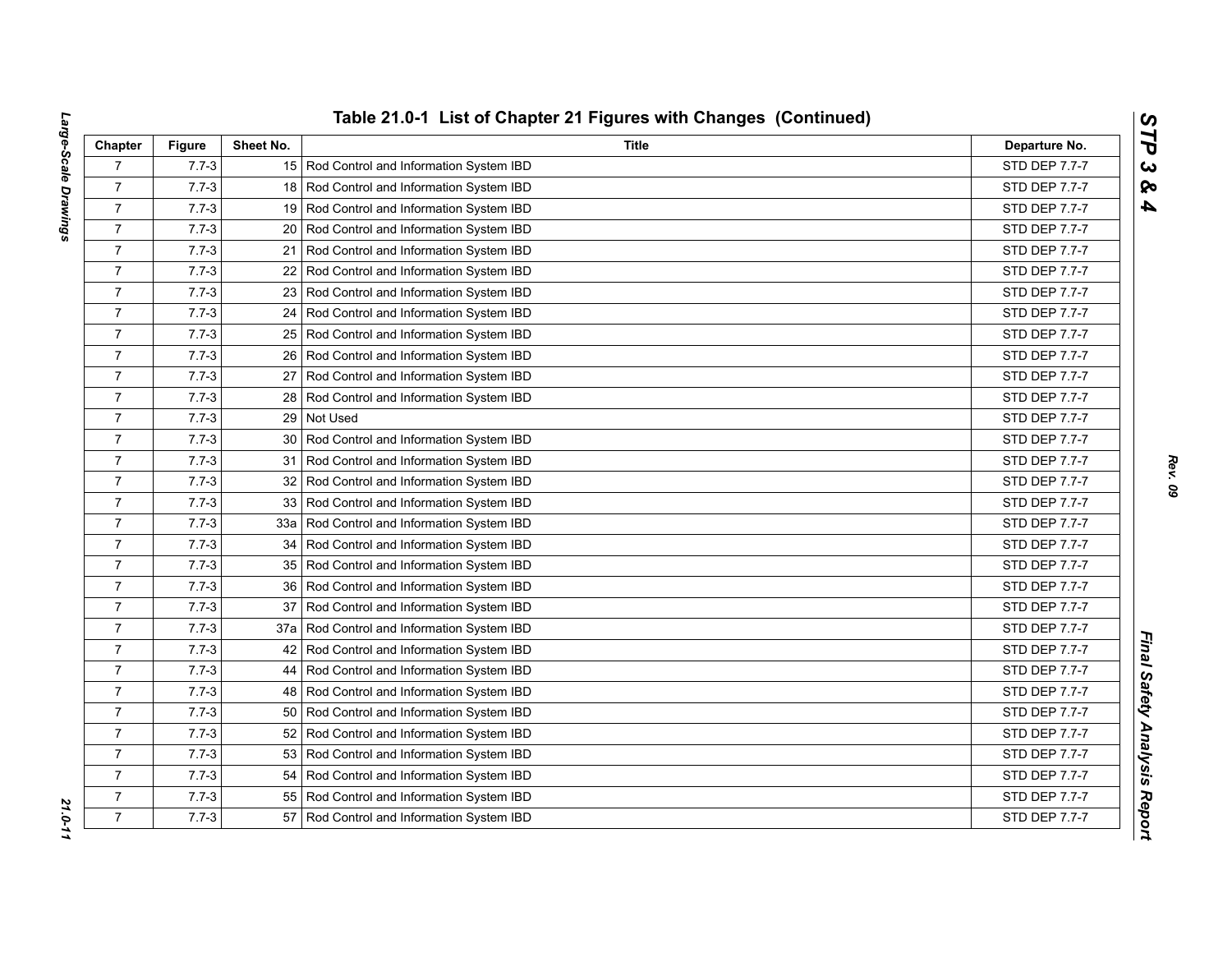| Chapter        | <b>Figure</b> | Sheet No.      | <b>Title</b>                          | Departure No.                      |
|----------------|---------------|----------------|---------------------------------------|------------------------------------|
| $\overline{7}$ | $7.7 - 4$     |                | Control Rod Drive System IBD          | STD DEP T1 3.4-1                   |
| $\overline{7}$ | $7.7 - 5$     |                | Recirculation Flow Control System IED | <b>STD DEP 7.7-20</b>              |
|                |               |                |                                       | STD DEP T1 3.4-1                   |
| $\overline{7}$ | $7.7 - 5$     | $\overline{2}$ | Recirculation Flow Control System IED | STD DEP 7.7-20<br>STD DEP T1 3.4-1 |
| $\overline{7}$ | $7.7 - 7$     |                | Recirculation Flow Control System IBD | STD DEP 7.7-20                     |
| $\overline{7}$ | $7.7 - 7$     | 2              | Recirculation Flow Control System IBD | STD DEP 7.7-20                     |
| $\overline{7}$ | $7.7 - 7$     | 3              | Recirculation Flow Control System IBD | <b>STD DEP 7.7-20</b>              |
| $\overline{7}$ | $7.7 - 7$     | 5              | Recirculation Flow Control System IBD | STD DEP 7.7-20                     |
| $\overline{7}$ | $7.7 - 7$     | 6              | Recirculation Flow Control System IBD | <b>STD DEP 7.7-20</b>              |
| $\overline{7}$ | $7.7 - 7$     |                | Recirculation Flow Control System IBD | STD DEP 7.7-20                     |
| $\overline{7}$ | $7.7 - 7$     | 8              | Recirculation Flow Control System IBD | STD DEP 7.7-20<br>STD DEP 10.4-5   |
| $\overline{7}$ | $7.7 - 8$     | 1              | Feedwater Control System IED          | STD DEP T1 3.4-1<br>STD DEP 10.4-5 |
| $\overline{7}$ | $7.7 - 8$     | $\overline{2}$ | Feedwater Control System IED          | STD DEP 10.4-5                     |
| $\overline{7}$ | $7.7 - 8$     | 3              | Feedwater Control System IED          | STD DEP 10.4-5                     |
| $\overline{7}$ | $7.7 - 9$     |                | Feedwater Control System IBD          | STD DEP T1 3.4-1                   |
| $\overline{7}$ | $7.7 - 9$     | 2              | Feedwater Control System IBD          | STD DEP T1 3.4-1                   |
| $\overline{7}$ | $7.7 - 9$     | 3              | Feedwater Control System IBD          | STD DEP T1 3.4-1                   |
| $\overline{7}$ | $7.7 - 9$     |                | Feedwater Control System IBD          | STD DEP T1 3.4-1                   |
| $\overline{7}$ | $7.7 - 9$     | 5              | Feedwater Control System IBD          | STD DEP T1 3.4-1                   |
| $\overline{7}$ | $7.7 - 9$     | 6              | Feedwater Control System IBD          | STD DEP T1 3.4-1                   |
| $\overline{7}$ | $7.7 - 9$     | 6a             | Feedwater Control System IBD          | STD DEP T1 3.4-1                   |
| $\overline{7}$ | $7.7 - 9$     |                | Feedwater Control System IBD          | STD DEP T1 3.4-1                   |
| $\overline{7}$ | $7.7 - 9$     | 8              | Feedwater Control System IBD          | STD DEP T1 3.4-1                   |
| $\overline{7}$ | $7.7 - 9$     | 9              | Feedwater Control System IBD          | STD DEP T1 3.4-1                   |
| $\overline{7}$ | $7.7 - 9$     |                | 9a   Feedwater Control System IBD     | STD DEP T1 3.4-1                   |
| $\overline{7}$ | $7.7 - 9$     | 10             | Feedwater Control System IBD          | STD DEP T1 3.4-1                   |
| $\overline{7}$ | $7.7 - 9$     | 11             | Feedwater Control System IBD          | STD DEP T1 3.4-1                   |
| $\overline{7}$ | $7.7 - 9$     | 12             | Feedwater Control System IBD          | STD DEP T1 3.4-1                   |
| $\overline{7}$ | $7.7 - 9$     | 13             | Feedwater Control System IBD          | STD DEP T1 3.4-1                   |
| $\overline{7}$ | $7.7 - 9$     | 14             | Feedwater Control System IBD          | STD DEP T1 3.4-1                   |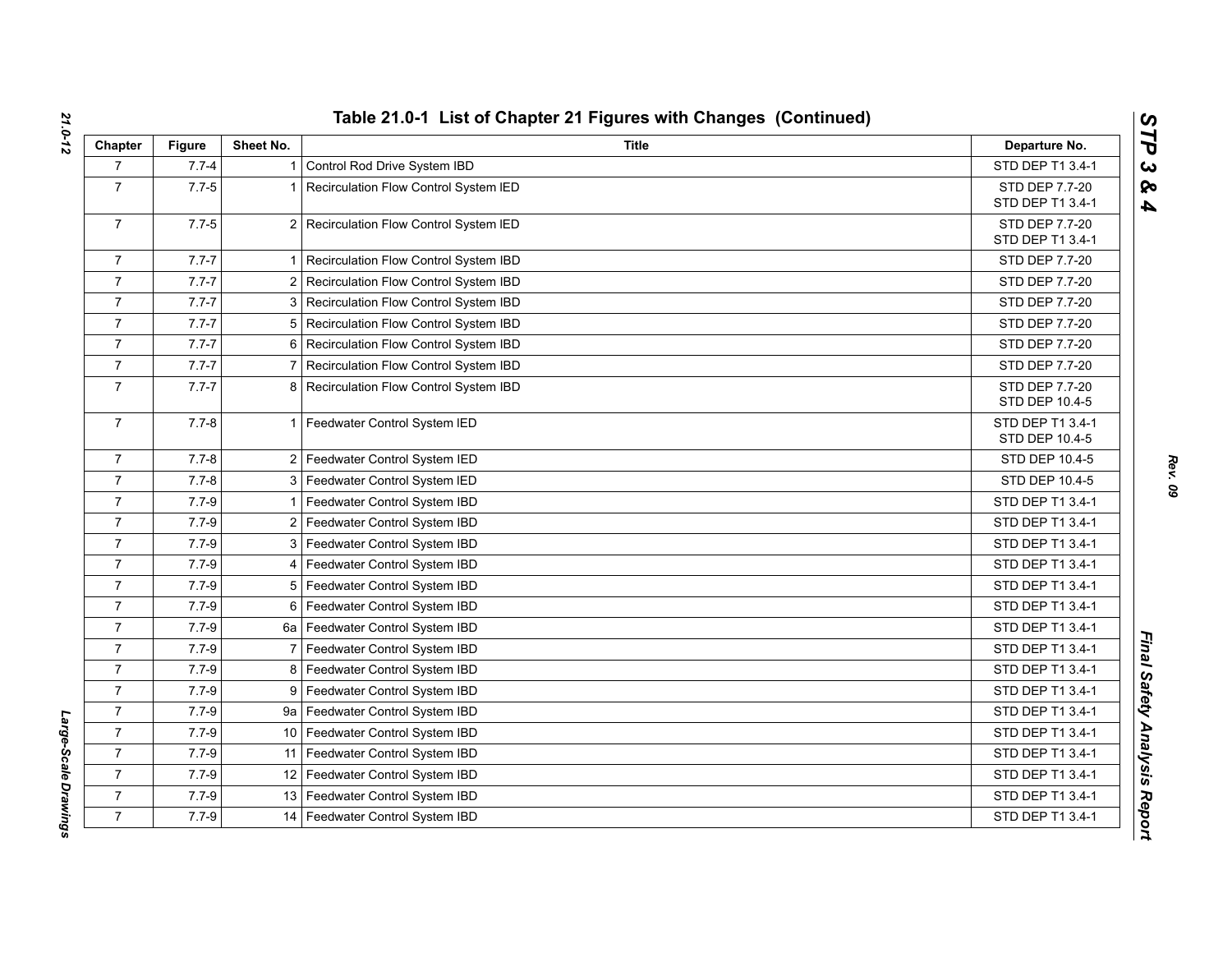| Chapter        | <b>Figure</b> | Sheet No.      | <b>Title</b>                                                   | Departure No.                     |
|----------------|---------------|----------------|----------------------------------------------------------------|-----------------------------------|
| $\overline{7}$ | $7.7 - 12$    | 1.             | Steam Bypass & Pressure Control System IED                     | STD DEP 7.7-24                    |
| $\overline{7}$ | $7.7 - 12$    | $\overline{2}$ | Steam Bypass & Pressure Control System IED                     | STD DEP 7.7-24                    |
| $\overline{7}$ | $7.7 - 13$    | 2 <sub>1</sub> | Steam Bypass & Pressure Control System IBD                     | STD DEP 7.7-24                    |
| $\overline{7}$ | $7.7 - 13$    | 3              | Steam Bypass & Pressure Control System IBD                     | STD DEP 7.7-24                    |
| $\overline{7}$ | $7.7 - 13$    |                | 4 Steam Bypass & Pressure Control System IBD                   | STD DEP 7.7-24                    |
| $\overline{7}$ | $7.7 - 13$    |                | 5 Steam Bypass & Pressure Control System IBD                   | STD DEP 7.7-24                    |
| 8              | $8.2 - 1$     |                | Power Distribution System Routing Diagram                      | STP DEP 8.2-1                     |
| 8              | $8.2 - 1$     | $\overline{2}$ | Power Distribution System Routing Diagram                      | STP DEP 8.2-1                     |
| 8              | $8.2 - 1$     | 3              | Power Distribution System Routing Diagram                      | STP DEP 8.2-1                     |
| 8              | $8.2 - 1$     | 4              | Power Distribution System Routing Diagram                      | STP DEP 8.2-1                     |
| 8              | $8.2 - 1$     |                | 5 Power Distribution System Routing Diagram                    | STP DEP 8.2-1                     |
| 8              | $8.2 - 1$     |                | 6 Power Distribution System Routing Diagram                    | STP DEP 8.2-1                     |
| 8              | $8.2 - 1$     | $\overline{7}$ | Power Distribution System Routing Diagram                      | STP DEP 8.2-1                     |
| 8              | $8.2 - 2$     |                | 345 kV General Arrangement                                     | Supplement                        |
| 8              | $8.2 - 3$     |                | 345 kV Switchyard Single Line Diagram                          | Supplement                        |
| 8              | $8.2 - 4$     |                | 345 kV Switchyard Arrangement                                  | Supplement                        |
| 8              | $8.2 - 5$     |                | 345 kV Transmission Configuration Map                          | Supplement                        |
| 8              | $8.2 - 6$     |                | Topographic Map of 345 kV Transmission Line (Blessing SE Line) | Supplement                        |
| 8              | $8.3 - 1$     | $\mathbf{1}$   | Electrical Power Distribution System SLD                       | STP DEP 8.3-3<br>STD DEP T1 2.4-2 |
| 8              | $8.3 - 1$     |                | 2 Electrical Power Distribution System SLD                     | STP DEP 8.3-3                     |
| 8              | $8.3 - 1$     |                | 3 Electrical Power Distribution System SLD                     | STP DEP 8.3-3                     |
| 8              | $8.3 - 1$     |                | 4 Electrical Power Distribution System SLD                     | STP DEP 8.3-3                     |
| 8              | $8.3 - 2$     |                | Instrument & Control Power Supply System SLD                   | STP DEP 8.3-3                     |
| 9              | $9.1 - 1$     |                | 2 Fuel Pool Cooling and Cleanup System P&ID                    | STD DEP T1 2.4-1                  |
| 9              | $9.1 - 2$     |                | Fuel Pool Cooling and Cleanup System PFD                       | STD DEP T1 2.4-1                  |
| 9              | $9.1 - 2$     |                | 2 Fuel Pool Cooling and Cleanup System PFD                     | STD DEP T1 2.4-1                  |
| 9              | $9.1 - 12$    |                | Plant Refueling & Servicing Sequence                           | STD DEP 9.1-1                     |
| 9              | $9.2 - 1$     |                | 5 Reactor Building Cooling Water System P&ID                   | STD DEP T1 2.14-1                 |
| 9              | $9.2 - 1$     | 8              | Reactor Building Cooling Water System P&ID                     | STD DEP T1 2.14-1                 |
| 9              | $9.2 - 2$     |                | HVAC Normal Cooling Water System P&ID                          | STD DEP 9.2-7                     |
| 9              | $9.2 - 4$     |                | Makeup Water System (Condensate) P&ID                          | STD DEP Admin                     |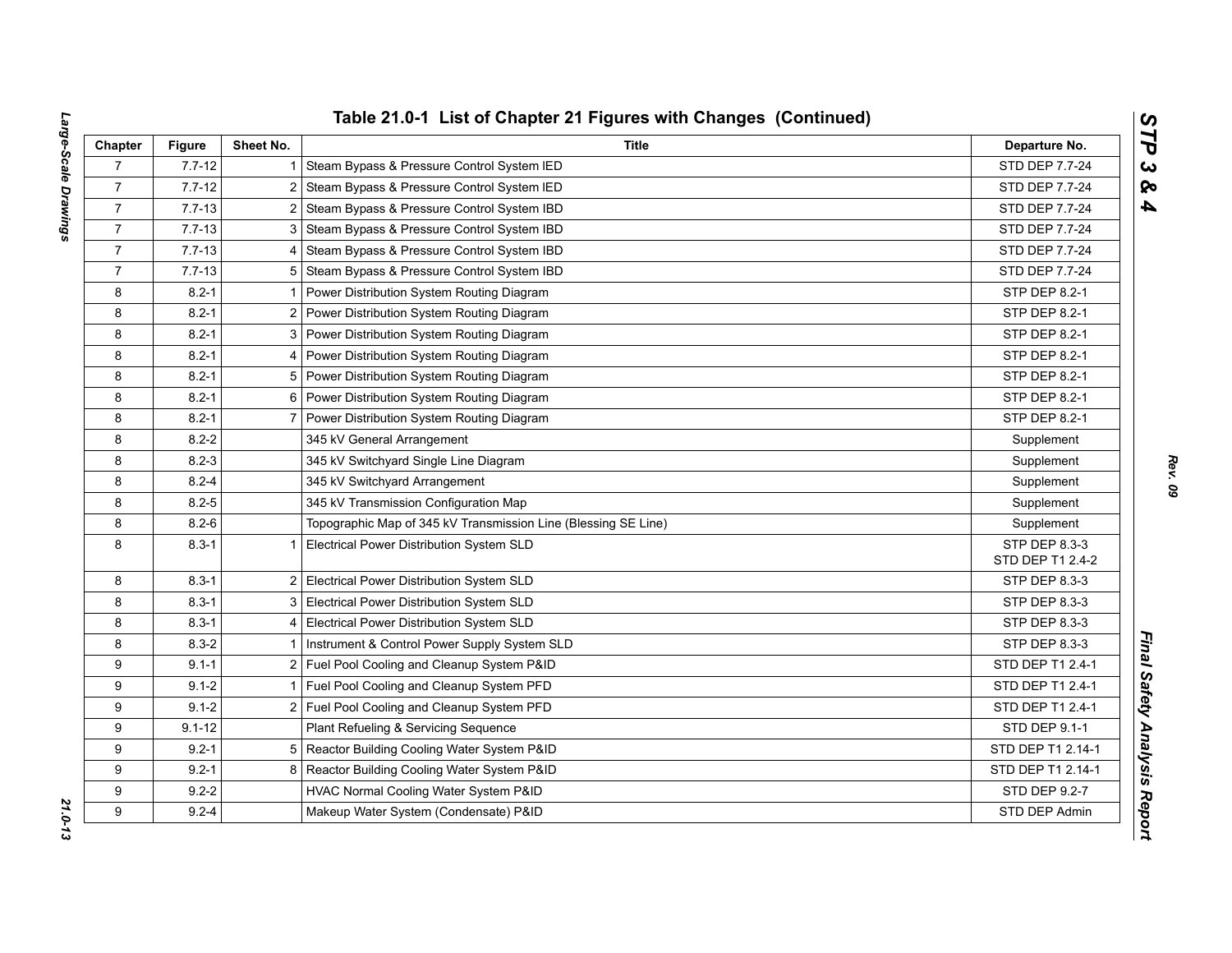| Chapter | <b>Figure</b> | Sheet No.      | <b>Title</b>                                          | Departure No.                         |
|---------|---------------|----------------|-------------------------------------------------------|---------------------------------------|
| 9       | $9.2 - 5$     |                | 2   Makeup Water System (Purified) P&ID               | STD DEP T1 2.14-1                     |
| 9       | $9.2 - 7$     |                | Reactor Service Water System P&ID                     | STP DEP 9.2-5<br>STP DEP 19R-1        |
| 9       | $9.2 - 7$     |                | 2 Reactor Service Water System P&ID                   | STP DEP 9.2-5<br>STP DEP 19R-1        |
| 9       | $9.2 - 7$     |                | 3 Reactor Service Water System P&ID                   | STP DEP 9.2-5<br>STP DEP 19R-1        |
| 9       | $9.2 - 9$     |                | Potable and Sanitary Water System P&ID (sheet 2 of 2) | Supplement                            |
| 9       | $9.3 - 11$    |                | Radioactive Drain Transfer System P&ID                | Supplement                            |
| 9       | $9.3 - 11$    |                | 2 Radioactive Drain Transfer System P&ID              | Supplement                            |
| 9       | $9.3 - 11$    |                | 3   Radioactive Drain Transfer System P&ID            | Supplement                            |
| 9       | $9.3 - 11$    |                | 4   Radioactive Drain Transfer System P&ID            | Supplement                            |
| 9       | $9.3 - 11$    |                | 5 Radioactive Drain Transfer System P&ID              | Supplement                            |
| 9       | $9.3 - 11$    | 6              | Radioactive Drain Transfer System P&ID                | Supplement                            |
| 9       | $9.3 - 11$    | $\overline{7}$ | Radioactive Drain Transfer System P&ID                | Supplement                            |
| 9       | $9.3 - 11$    |                | 8 Radioactive Drain Transfer System P&ID              | Supplement                            |
| 9       | $9.3 - 11$    |                | 9   Radioactive Drain Transfer System P&ID            | Supplement                            |
| 9       | $9.3 - 11$    |                | 10   Radioactive Drain Transfer System P&ID           | Supplement                            |
| 9       | $9.3 - 11$    |                | 11   Radioactive Drain Transfer System P&ID           | Supplement                            |
| 9       | $9.3 - 11$    |                | 12 Not Used                                           |                                       |
| 9       | $9.3 - 11$    |                | 13 Not Used                                           |                                       |
| 9       | $9.3 - 11$    |                | 14   Radioactive Drain Transfer System P&ID           | Supplement                            |
| 9       | $9.3 - 11$    |                | 15   Radioactive Drain Transfer System P&ID           | Supplement                            |
| 9       | $9.3 - 11$    |                | 16   Radioactive Drain Transfer System P&ID           | Supplement                            |
| 9       | $9.3 - 11$    |                | 17   Radioactive Drain Transfer System P&ID           | Supplement                            |
| 9       | $9.3 - 11$    |                | 18   Radioactive Drain Transfer System P&ID           | Supplement                            |
| 9       | $9.3 - 11$    |                | 19   Radioactive Drain Transfer System P&ID           | Supplement                            |
| 9       | $9.3 - 11$    | 20             | Radioactive Drain Transfer System P&ID                | Supplement                            |
| 9       | $9.3 - 11$    | 21             | Radioactive Drain Transfer System P&ID                | Supplement                            |
| 9       | $9.3 - 11$    | 22             | Radioactive Drain Transfer System P&ID                | Supplement                            |
| 9       | $9.4 - 1$     |                | Control Building HVAC Flow Diagram                    | STP DEP 9.4-1<br><b>STD DEP 9.4-2</b> |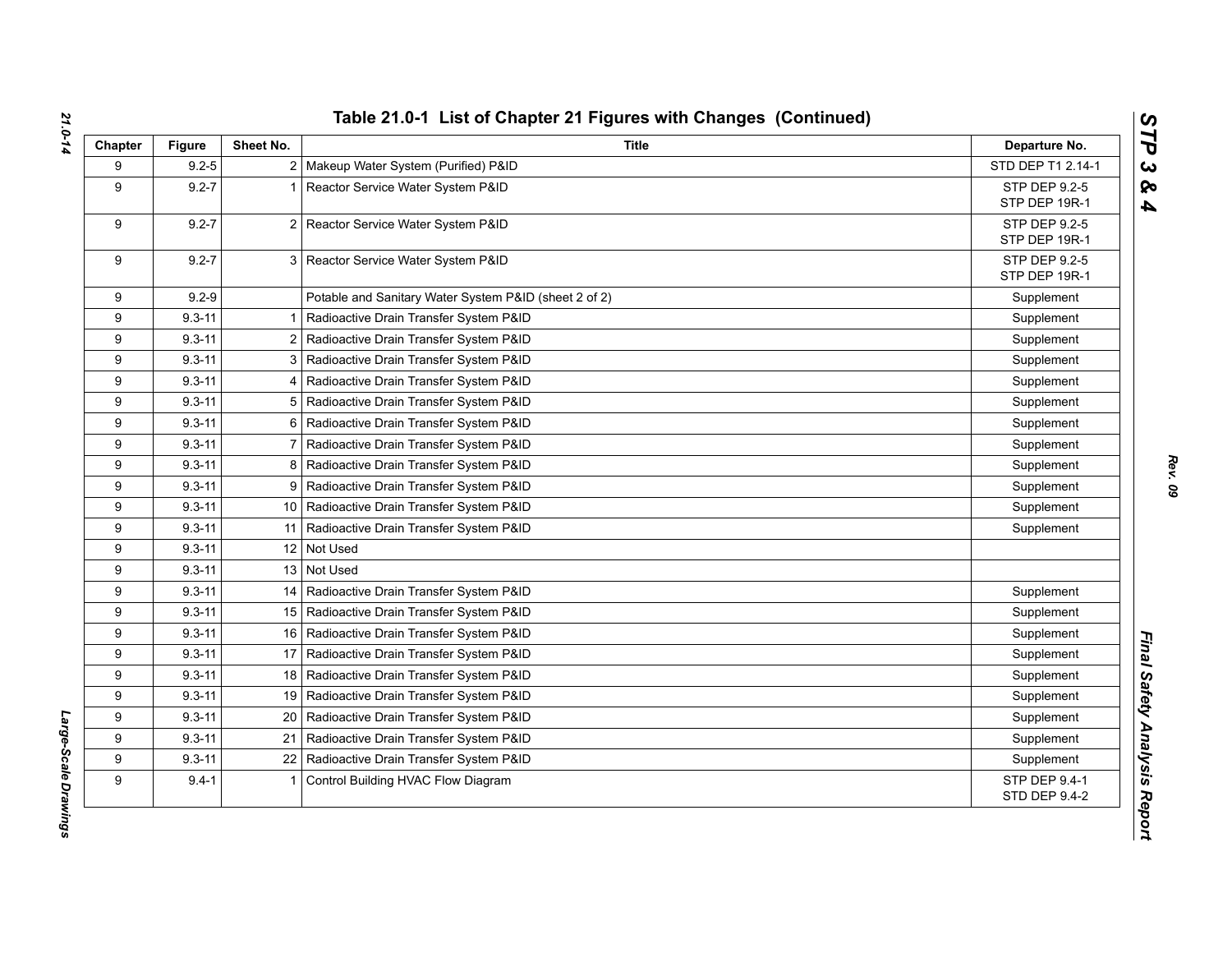| Chapter | <b>Figure</b> | Sheet No. | <b>Title</b>                                                                  | Departure No.                                       |
|---------|---------------|-----------|-------------------------------------------------------------------------------|-----------------------------------------------------|
| 9       | $9.4 - 1$     |           | 2 Control Building HVAC Flow Diagram                                          | STP DEP 9.4-1<br>STD DEP 9.4-2                      |
| 9       | $9.4 - 1$     |           | 3 Control Building HVAC Flow Diagram                                          | STD DEP 9.4-2                                       |
| 9       | $9.4 - 1$     |           | 4 Control Building HVAC Flow Diagram                                          | STD DEP 9.4-2                                       |
| 9       | $9.4 - 1$     |           | 5 Control Building HVAC Flow Diagram                                          | <b>STD DEP 9.4-2</b>                                |
| 9       | $9.4 - 2a$    |           | Turbine Building Ventilation System Air Flow Diagram                          | STD DEP 9.4-4                                       |
| 9       | $9.4 - 2b$    |           | 1 Turbine Building Ventilation System Air Flow Diagram                        | STD DEP 9.4-4                                       |
| 9       | $9.4-2b$      |           | 2 Turbine Building Ventilation System Control Diagram                         | <b>STD DEP 9.4-4</b>                                |
| 9       | $9.4-2c$      |           | Turbine Building Ventilation System Air Flow Diagram                          | Supplement                                          |
| 9       | $9.4 - 3$     |           | 1 Secondary Containment HVAC                                                  | STD DEP T1 2.14-1<br>STD DEP 9.4-7<br>STD DEP 9.4-8 |
| 9       | $9.4 - 3$     |           | 2 Secondary Containment HVAC System                                           | STD DEP T1 2.14-1                                   |
| 9       | $9.4 - 4$     |           | 1 R/B Safety Related Electrical Equipment HVAC System                         | <b>STD DEP 9.4-5</b>                                |
| 9       | $9.4 - 4$     |           | 2 R/B Safety Related Electrical Equipment HVAC System                         | STD DEP 9.4-5                                       |
| 9       | $9.4 - 4$     |           | 3 R/B Safety Related Electrical Equipment HVAC System                         | STD DEP 9.4-5                                       |
| 9       | $9.4 - 10$    |           | 1 Radwaste Building HVAC P&ID                                                 | STD DEP 9.4-5                                       |
| 9       | $9.4 - 10$    |           | 2 Radwaste Building HVAC P&ID                                                 | <b>STD DEP 9.4-5</b>                                |
| 9       | $9.4 - 10$    |           | 3   Radwaste Building HVAC P&ID                                               | STD DEP 9.4-5                                       |
| 9       | $9.4 - 11$    |           | Service Building HVAC P&ID                                                    | Supplement<br>STP DEP 9.4-3                         |
| 9       | $9.4 - 11$    |           | 2 Service Building HVAC P&ID                                                  | Supplement<br>STP DEP 9.4-3                         |
| 9       | $9.5 - 6$     |           | Standby Diesel Generator Fuel Oil and Combustion Air Intake & Exhaust Systems | <b>STP DEP 9.5-6</b>                                |
| 9       | 9A.4-4        |           | Reactor Building Fire Protection at Elevation 12300 mm                        | STD DEP T1 2.14-1                                   |
| 9       | 9A.4-9        |           | Reactpr Building Fire Protection at Section A-A                               | STD DEP T1 2.14-1                                   |
| 9       | 9A.4-17       |           | Turbine Building Fire Protection at Elevation 2300 mm                         | STP DEP 1.2-2                                       |
| 9       | 9A.4-18       |           | Turbine Building Fire Protection at Elevation 6300 mm                         | STP DEP 1.2-2                                       |
| 9       | 9A.4-19       |           | Turbine Building Fire Protection at Elevation 12300 mm                        | <b>STP DEP 1.2-2</b>                                |
| 9       | 9A.4-20       |           | Turbine Building Fire Protection at Elevation 19700 mm                        | STP DEP 1.2-2                                       |
| 9       | 9A.4-21       |           | Turbine Building Fire Protection at Elevation 27800 mm                        | STP DEP 1.2-2                                       |
| 9       | 9A.4-28       |           | Radwaste Building Fire Protection, RWB Sections                               | STP DEP 3.8-1                                       |
| 9       | 9A.4-29       |           | Radwaste Building Fire Protection at Elevation -1700 mm                       | STP DEP 3.8-1                                       |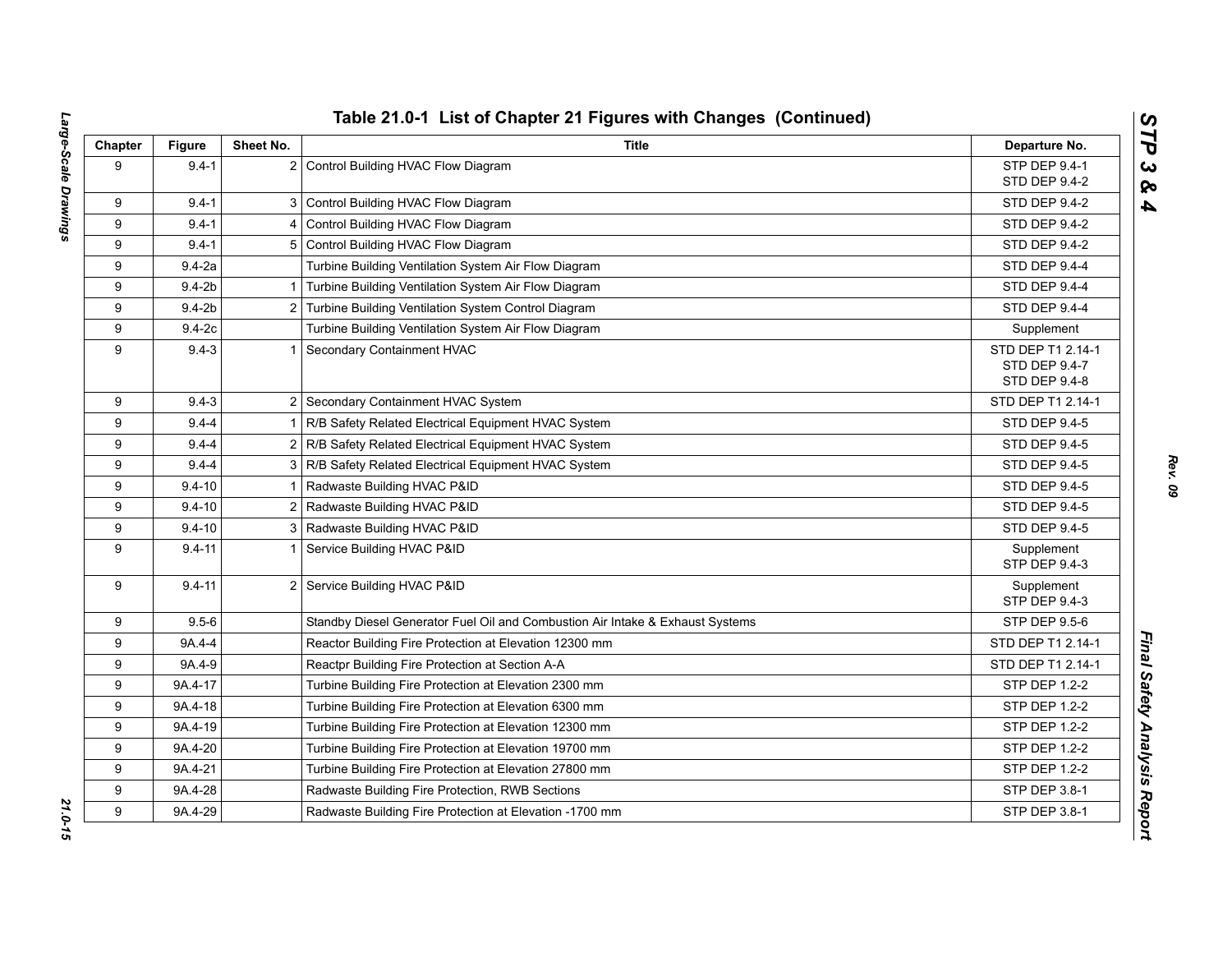| Chapter | <b>Figure</b> | Sheet No.       | Title                                                   | Departure No.  |
|---------|---------------|-----------------|---------------------------------------------------------|----------------|
| 9       | 9A.4-30       |                 | Radwaste Building Fire Protection at Elevation 5300 mm  | STP DEP 3.8-1  |
| 9       | 9A.4-31       |                 | Radwaste Building Fire Protection at Elevation 12300 mm | STP DEP 3.8-1  |
| 9       | 9A.4-32       |                 | Radwaste Building Fire Protection at Elevation 18300 mm | STP DEP 3.8-1  |
| 9       | 9A.4-33       |                 | Turbine Building Fire Protection at Elevation 38300 mm  | STP DEP 1.2-2  |
| 9       | 9A.4-34       |                 | Turbine Building Fire Protection at Elevation 47200 mm  | STP DEP 1.2-2  |
| 10      | $10.1 - 2$    |                 | Reference Heat Balance for Guaranteed Reactor Rating    | STP DEP 10.1-3 |
| 10      | $10.1 - 3$    |                 | Reference Heat Balance for Valves-Wide-Open (VWO)       | STP DEP 10.1-4 |
| 11      | $11.2 - 1$    |                 | Radwaste System PFD                                     | STD DEP 11.2-1 |
| 11      | $11.2 - 1$    | 2               | Radwaste System PFD                                     | STD DEP 11.2-1 |
| 11      | $11.2 - 2$    |                 | Radwaste System P&ID                                    | STD DEP 11.2-1 |
| 11      | $11.2 - 2$    | 2               | Radwaste System P&ID                                    | STD DEP 11.2-1 |
| 11      | $11.2 - 2$    | 3               | Radwaste System P&ID                                    | STD DEP 11.2-1 |
| 11      | $11.2 - 2$    | 4               | Radwaste System P&ID                                    | STD DEP 11.2-1 |
| 11      | $11.2 - 2$    |                 | 4a   Radwaste System P&ID                               | STD DEP 11.2-1 |
| 11      | $11.2 - 2$    | 5               | Radwaste System P&ID                                    | STD DEP 11.2-1 |
| 11      | $11.2 - 2$    | 6               | Radwaste System P&ID                                    | STD DEP 11.2-1 |
| 11      | $11.2 - 2$    | $\overline{7}$  | Radwaste System P&ID                                    | STD DEP 11.2-1 |
| 11      | $11.2 - 2$    | 9а              | Radwaste System P&ID                                    | STD DEP 11.2-1 |
| 11      | $11.2 - 2$    | 10a             | Radwaste System P&ID                                    | STD DEP 11.2-1 |
| 11      | $11.2 - 2$    | 11a             | Radwaste System P&ID                                    | STD DEP 11.2-1 |
| 11      | $11.2 - 2$    | 11 <sub>b</sub> | Radwaste System P&ID                                    | STD DEP 11.2-1 |
| 11      | $11.2 - 2$    | 12              | Radwaste System P&ID                                    | STD DEP 11.2-1 |
| 11      | $11.2 - 2$    |                 | 13 Radwaste System P&ID                                 | STD DEP 11.2-1 |
| 11      | $11.2 - 2$    | 14              | Radwaste System P&ID                                    | STD DEP 11.2-1 |
| 11      | $11.2 - 2$    | 14a             | Radwaste System P&ID                                    | STD DEP 11.2-1 |
| 11      | $11.2 - 2$    |                 | 15 Radwaste System P&ID                                 | STD DEP 11.2-1 |
| 11      | $11.2 - 2$    | 15a             | Radwaste System P&ID                                    | STD DEP 11.2-1 |
| 11      | $11.2 - 2$    |                 | 16 Radwaste System P&ID                                 | STD DEP 11.2-1 |
| 11      | $11.2 - 2$    | 17              | Radwaste System P&ID                                    | STD DEP Admin  |
| 11      | $11.3 - 1$    |                 | Off Gas System PFD                                      | STD DEP 11.3-1 |
| 11      | $11.3 - 2$    |                 | Off Gas System P&ID                                     | STD DEP 11.3-1 |
| 11      | $11.3 - 2$    | $\overline{2}$  | Off Gas System P&ID                                     | STD DEP 11.3-1 |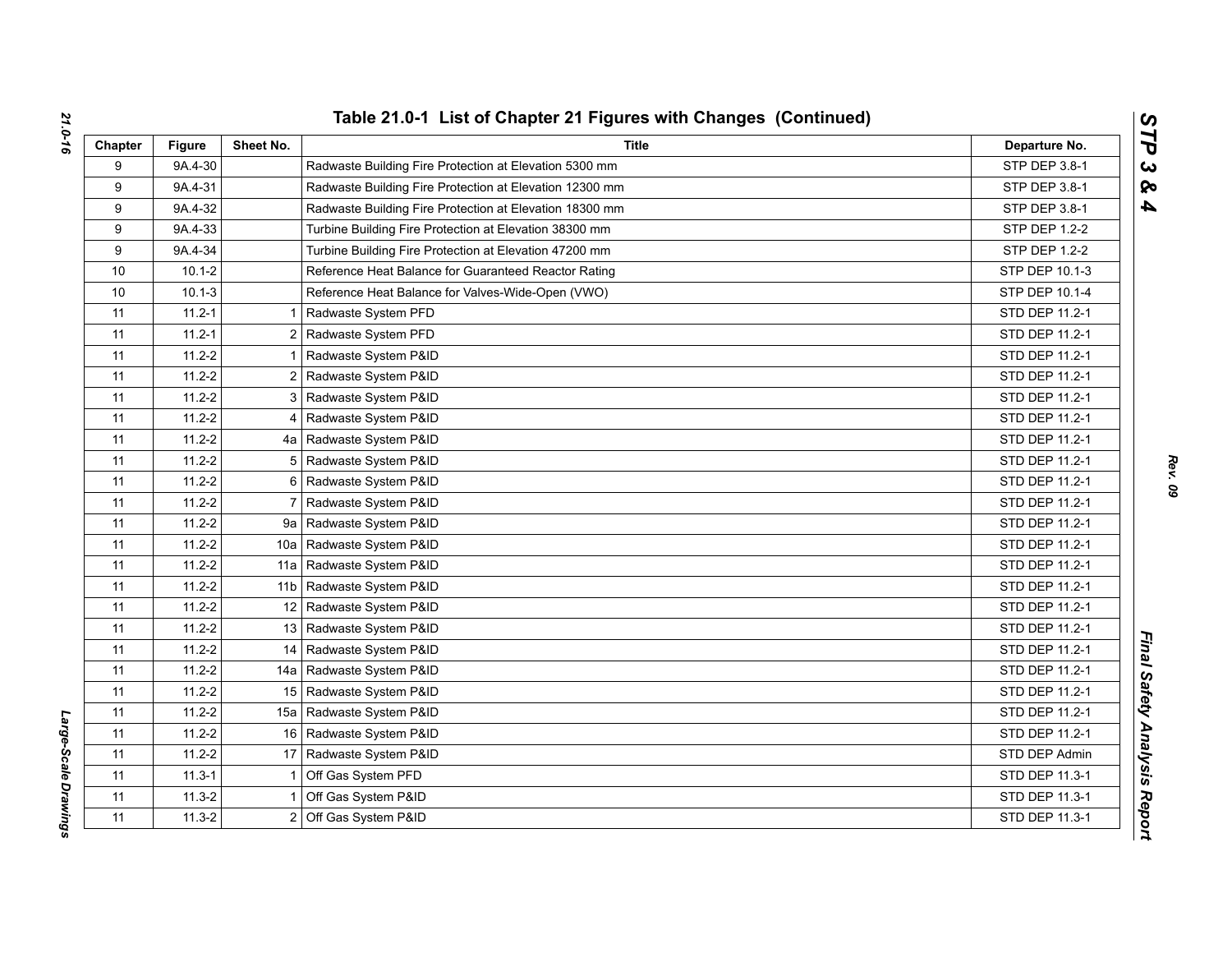| ì<br>l | ļ<br>ĺ<br>$\overline{1}$<br>J<br>֚֘֝֬<br>į<br>i     |
|--------|-----------------------------------------------------|
|        |                                                     |
|        |                                                     |
|        |                                                     |
|        |                                                     |
|        |                                                     |
|        |                                                     |
|        |                                                     |
|        |                                                     |
|        | <b>E</b><br>l<br>١<br>$\overline{\phantom{a}}$<br>י |

| Chapter           | <b>Figure</b>                                                          | Sheet No. | Title                                                                                                   | Departure No.        |
|-------------------|------------------------------------------------------------------------|-----------|---------------------------------------------------------------------------------------------------------|----------------------|
| 11                | $11.3 - 2$                                                             |           | 3 Off Gas System P&ID                                                                                   | STD DEP 11.3-1       |
| 12                | $12.3 - 1$                                                             |           | Reactor Building Radiation Zone Map for Full Power & Shutdown Operation at Elevation -8200 mm (B3F)     | STD DEP Admin        |
| 12                | $12.3 - 3$                                                             |           | Reactor Building Radiation Zone Map for Full Power & Shutdown Operation at Elevation 4800/8500 mm (B1F) | STD DEP Admin        |
| 12                | $12.3 - 5$                                                             |           | Reactor Building Radiation Zone Map for Full Power & Shutdown Operations at Elevation 12300 mm          | STD DEP T1 2.14-1    |
| 12                | $12.3 - 6$                                                             |           | Reactor Building Radiation Zone Map for Full Power & Shutdown Operation at Elevation 18100 mm (2F)      | STD DEP 3.8-1        |
| 12                | $12.3 - 10$                                                            |           | Reactor Building Radiation Zone Map for Full Power & Shutdown Operation Section A-A                     | STD DEP T1 2.14-1    |
| 12                | $12.3 - 16$                                                            |           | Reactor Building Radiation Zone Map Post LOCA at Elevation 12300 mm                                     | STD DEP T1 2.14-1    |
| 12                | $12.3 - 21$                                                            |           | Reactor Building Radiation Zone Map Post LOCA Section A-A                                               | STD DEP T1 2.14-1    |
| 12                | 12.3-37                                                                |           | Radwaste Building, Radiation Zone Map, Normal Operation at Elevation 1700 mm                            | STD DEP 3.8-1        |
| 12                | 12.3-38                                                                |           | Radwaste Building, Radiation Zone Map, Normal Operation at Elevation 5300 mm                            | STD DEP 3.8-1        |
| 12                | 12.3-39                                                                |           | Radwaste Building, Radiation Zone Map, Normal Operation at Elevation 12300 mm                           | STD DEP 3.8-1        |
| 12                | 12.3-40                                                                |           | Radwaste Building, Radiation Zone Map, Normal Operation at Elevation 18300 mm                           | STD DEP 3.8-1        |
| 12                | 12.3-41                                                                |           | Radwaste Building, Radiation Zone Map, Normal Operation, Section A-A                                    | STP DEP 1.2-2        |
| $12 \overline{ }$ | 12.3-49                                                                |           | Turbine Building, Radiation Zone Map, at Elevation 2300 mm                                              | <b>STP DEP 1.2-2</b> |
| 12                | 12.3-50<br>Turbine Building, Radiation Zone Map, at Elevation 6300 mm  |           | <b>STP DEP 1.2-2</b>                                                                                    |                      |
| 12                | 12.3-51                                                                |           | Turbine Building, Radiation Zone Map, at Elevation 12300 mm                                             | STP DEP 1.2-2        |
| 12                | 12.3-52                                                                |           | Turbine Building, Radiation Zone Map, at Elevation 19700 mm                                             | STP DEP 1.2-2        |
| 12                | 12.3-53<br>Turbine Building, Radiation Zone Map, at Elevation 27800 mm |           | STD DEP 12.3-4                                                                                          |                      |
| 12                | 12.3-55                                                                |           | Turbine Building, Radiation Zone Map, Post LOCA, Longitudinal Section B-B                               | STP DEP 1.2-2        |
| 12                | 12.3-56                                                                |           | Reactor Building, Area Radiation Monitors at Elevation -8200 mm                                         | STD DEP 12.3-4       |
| 12                | 12.3-57                                                                |           | Reactor Building, Area Radiation Monitors at Elevation -1700 mm                                         | STD DEP 12.3-4       |
| 12                | 12.3-58                                                                |           | Reactor Building, Area Radiation Monitors at Elevation 4800 mm                                          | STD DEP 12.3-4       |
| $12 \overline{ }$ | 12.3-60                                                                |           | Reactor Building, Area Radiation Monitors at Elevation 23500 mm                                         | STD DEP 12.3-4       |
| 12                | 12.3-62                                                                |           | Reactor Building, Area Radiation Monitors at Elevation 31700 mm                                         | STD DEP 3.8-1        |
| 12                | 12.3-66                                                                |           | Radwaste Building, Area Radiation Monitors at Elevation 5300 mm                                         | STD DEP 3.8-1        |
| 12                | 12.3-67                                                                |           | Radwaste Building, Area Radiation Monitors at Elevation 12300 mm                                        | STD DEP 11.2-1       |
| 12                | 12.3-68                                                                |           | Turbine Building, B1F Floor Level, Area Radiation Monitors, Elevation 2300 mm                           | STP DEP 1.2-2        |
| 12                | 12.3-69                                                                |           | Turbine Building, MB1F Floor Level, Area Radiation Monitors, Elevation 6300 mm                          | STP DEP 1.2-2        |
| 12                | 12.3-70                                                                |           | Turbine Building, 1F Floor Level, Area Radiation Monitors, Elevation 12300 mm                           | STP DEP 1.2-2        |
| 12                | $12.3 - 71$                                                            |           | Turbine Building, 2F Floor Level, Area Radiation Monitors, Elevation 19700 mm                           | <b>STP DEP 1.2-2</b> |
| 12                | 12.3-72                                                                |           | Turbine Building, 3F Floor Level, Area Radiation Monitors, Elevation 27800 mm                           | STP DEP 1.2-2        |
| 12                | 12.3-73                                                                |           | Turbine Building, Area Radiation Monitors, Longitudinal Section B-B                                     | <b>STP DEP 1.2-2</b> |

*Rev. 09*

*STP 3 & 4*